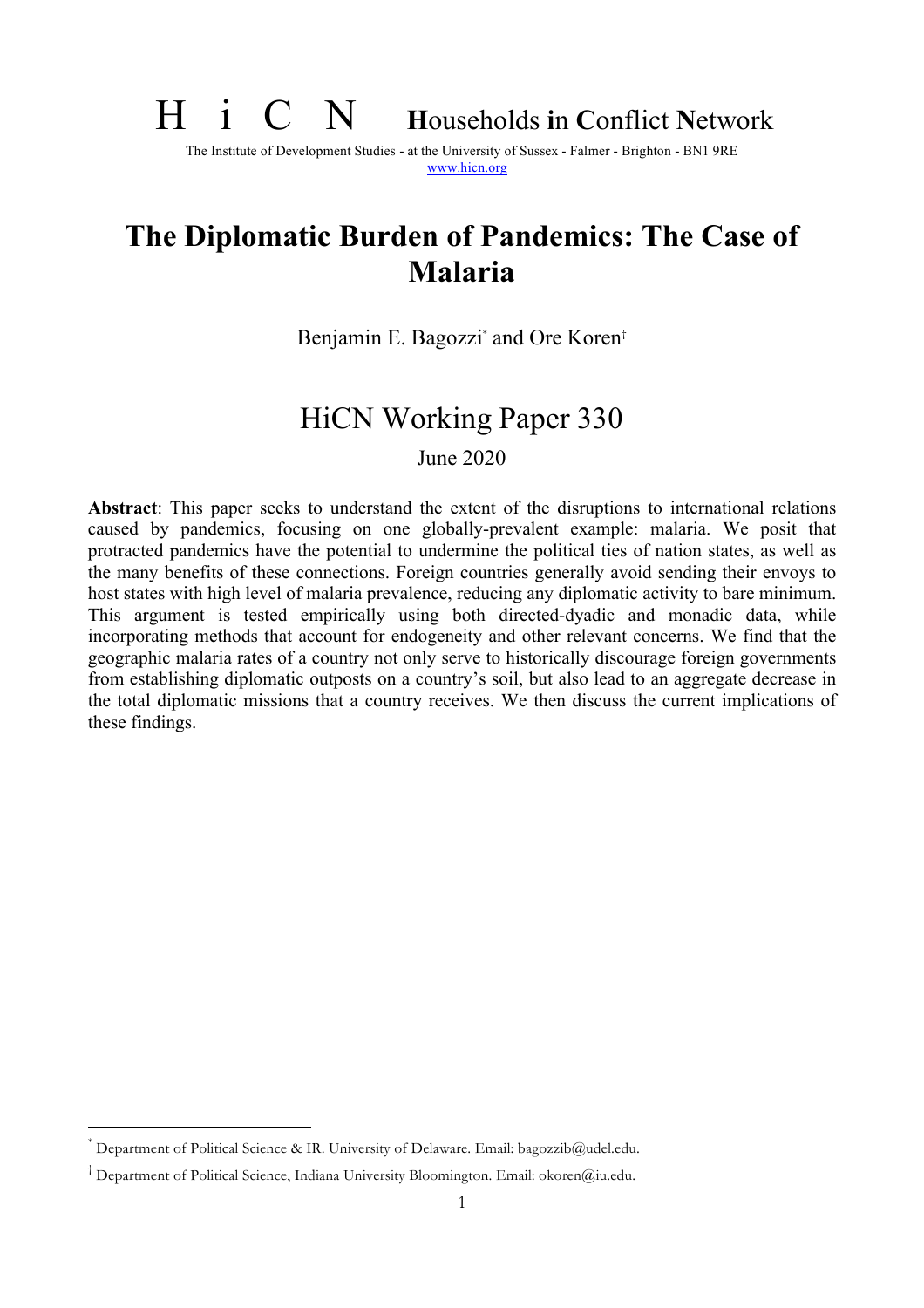# Introduction

In addition to grinding global economic activity to a near-halt, the COVID-19 crisis is severely disrupting and destabilizing diplomatic operations.<sup>1</sup> This is just the most recent example of how pandemics outbreaks of disease that affect wide geographic areas and impact the lives of hundreds of thousands if not millions of individuals (WHO 2015; Hatchett, Mecher and Lipsitch, 2007)—can have long-term global political implications. The last Ebola outbreak in western Africa, for instance, "had a devastating impact on the economies of Guinea, Liberia and Sierra Leone...the economy has deflated by  $30\%$ ." Similarly, in developing states, malaria adversely impacts household behaviors in anything from schooling, through demography and migration, to financial savings, which in turn leads to broader social costs. Indeed, the evidence that malarial countries experience consistently higher levels of poverty and lower levels of economic development compared to non-malarial states is formidable (e.g., Gallup and Sachs, 2001; Sachs and Malaney, 2002).

Interestingly, despite the attention given to the socioeconomic effects of pandemics, relatively little attention has been given to their *international political* implications. Focusing on malaria, a global pandemic that affected approximately 228 million individuals and killed 405,000 individuals in 2018 alone (WHO 2020), we analyze the deep and long-lasting impacts pandemics exert on diplomatic relations. Malaria provides a useful yardstick for evaluating these effects for at least four reasons. Firstly, malaria's recorded impacts on international relations in modern times can be traced back to settlement patterns and colonial policy choices amongst European colonies over 100 years ago (Acemoglu, Johnson and Robinson, 2001). Second, unlike pandemics characterized by outbreak followed by remission—as is the case for some influenza strains and Ebola—malaria is *endemic* (Sachs and Malaney, 2002,WHO 2015). Third, malaria is *extremely deadly*—as mentioned above, it has killed a staggering 405,000 people in 2018 alone. Finally, malaria's *global effects*, are far-reaching, impacting more individuals than most pathogens with comparably deadly impacts. For instance, the WHO (2015, 4) estimates that 198 million cases occurred in 2013, compared to approximately 8.6 million with tuberculosis. Hence, malaria prevalence is an important test for the extent to which pandemics broadly affect diplomatic missions.

We argue that foreign service members' perceptions of pandemic prevalence in potential diplomatic host countries will exert enough pressures on their home governments to steer diplomatic missions to countries in the region that are not as malaria-afflicted, thereby exacerbating international relations. Malaria research provides sound theoretical evidence that international actors make these types of decisions—and avoid malarial countries—when engaging in other forms of international activity, including in trade, tourism, and foreign direct investment (Sachs and Malaney, 2002). Because countries' foreign service departments typically wield a great deal of influence in directing, and assigning, foreign missions to particular host countries, these concerns 'trickle-up' to the decision-making level, over time compelling national governments to be less likely to assign, and establish, diplomatic missions with countries whose malaria rates are perceived to be a serious threat to a government's diplomatic corps.

To test this argument, we evaluate (i) whether countries are less likely to establish diplomatic missions with other countries when the latter's malaria rates are high and (ii) whether individual countries receive fewer total diplomatic missions as their malaria rates increase. These evaluations employ dyadic and monadic datasets measuring diplomatic missions and malaria prevalence over the 1950-2005 period. We find that higher malaria rates reduce both the likelihood of diplomatic ties and total diplomatic missions received. These results are robust to the inclusion of numerous controls for economic development, democracy, geography, and political instability, as well as to endogeneity and serial correlation

<sup>&</sup>lt;sup>1</sup>E.g., Colum Lynch and Robbie Grammer, "Global Diplomacy Grinds to a Halt on Infection Fears," *Foreign Policy*, March 12, 2020, https://foreignpolicy.com/2020/03/12/global-diplomacy-halt-coronavirus-covid-infection-fears/; Nicole Gaouette and Kylie Atwood, "Lacking clear State Department coronavirus guidance, embassies are just 'making it up as we go along' " *CNN*, 03/20/2020, https://www.cnn.com/2020/03/20/politics/state-department-coronavirus-confusion/index. html; Steven Jiang and Veronica Stracqualursi, "US arranging charter flight to evacuate American diplomats and citizens out of China amid coronavirus outbreak, official says," *CNN* 01/25/2020, https://www.cnn.com/2020/01/25/politics/ coronavirus-us-evacuate-americans-china/index.html.

<sup>2</sup>ThisIsSierraLeone, "Ebola Crisis: The Economic Impact," accessed 10/23/2019. http://www.thisissierraleone.com/ Ebola-crisis-the-economic-impact/.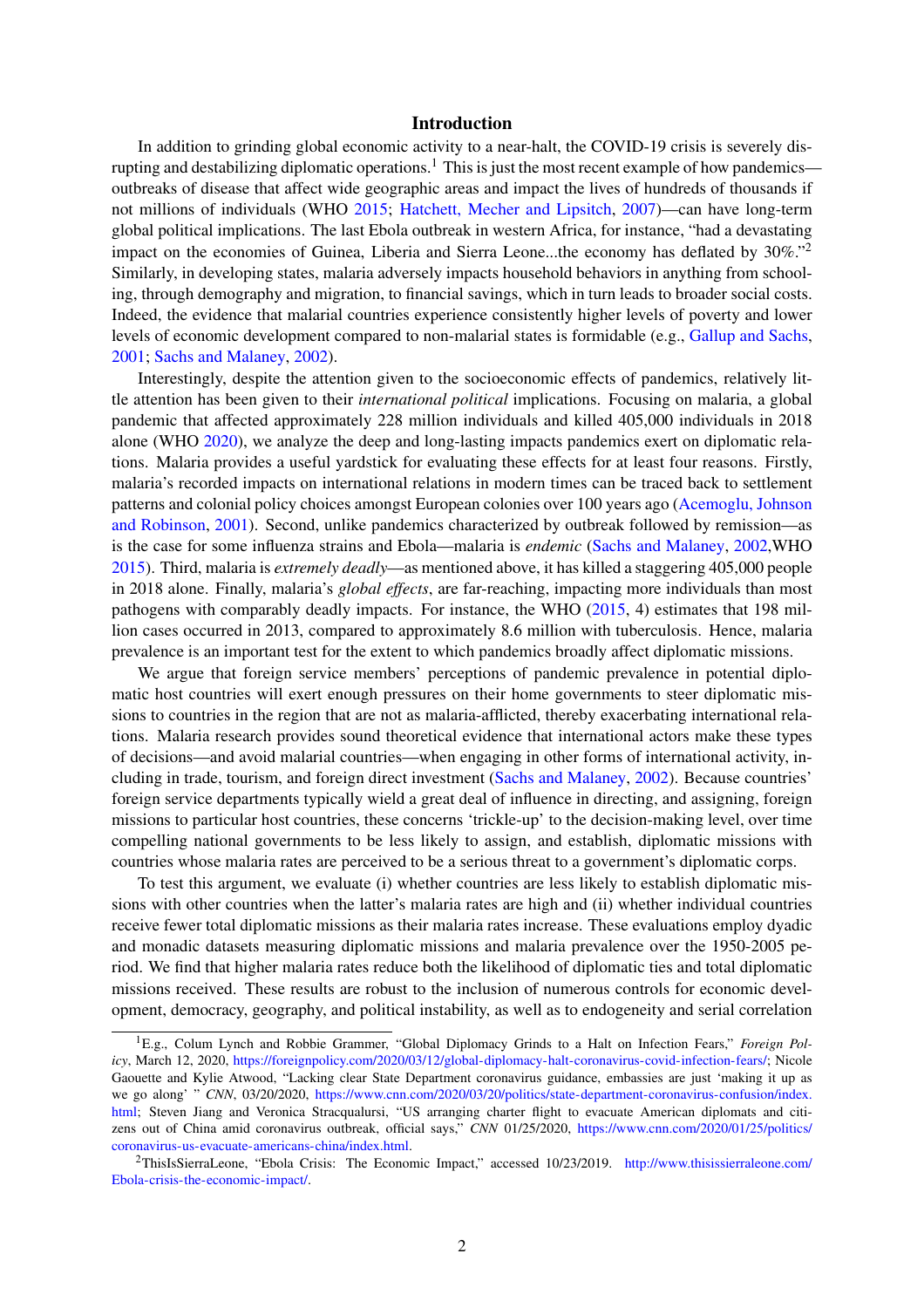concerns. Moreover, malaria's effects are larger or comparable to those of many other commonly identified determinants of diplomatic linkages. This suggests a potentially ominous future for international diplomacy in light of COVID-19.

#### Diplomacy and Malaria

The practice of establishing diplomatic relations with foreign polities predates the inception of the modern nation-state. Historically, such missions served as central means for governments to conduct their international relations, promote their economic interests, and maintain their power and prestige abroad.<sup>3</sup> Post-World War II, these traditional roles of diplomatic missions have expanded further to aid states in directing their foreign security policy when foreign intra and interstate wars arise and communicating with and aiding citizens abroad during natural disasters and related emergencies. In the current era of state-to-state relations, diplomatic missions continue to function as an essential policy instrument in these regards (Bagozzi and Landis, 2015, 18).

Case-based evidence suggests that, often, the decision if and where to establish local relations is shaped not (only) by senior policymakers, but also by rank-and-file members of countries' respective diplomatic corps. In the U.S. for example, the State Department frequently lobbies its own government for the establishment of formal diplomatic ties with foreign states, and embassies therein. For example, during the 1990s when considering establishing a consulate in Macedonia, the State Department domestically "stressed its belief that establishing diplomatic relations between the two countries would 'help to strengthen the stability of the region"' (Shea, 1997, 360). In other cases the State Department's Secretary has played an even more instrumental role in establishing diplomatic relations with states and spearheading the creation of embassies by, in one such instance of policy gridlock, "'making the decision to cut through the bureaucratic fog on both sides' [... and moving] forward with plans to establish an embassy" (Addleton, 2013, 30-31). Comparable decision-making has been evident in the Canadian Secretary of State's direction of embassy locations in Africa (Gendron, 2006).

Though politically and economically beneficial, establishing and using diplomatic missions and envoys costs scarce resources, which can pose a strong constraint on developing or smaller states. Accordingly, scholars likewise note a high degree of variance in the extent of diplomatic ties across countries and time (Neumayer, 2008). States (and diplomats) must make choices in where to send their limited diplomatic resources, and that in this endeavor, one typically sees governments weighing cost-benefit calculations when choosing diplomatic destinations (Neumayer, 2008; Kinne, 2014). In particular, factors such as proximity, power, and ideological affinity weigh heavily on governments' perceptions of a potential diplomatic mission's *benefits*, as these criteria ensure that the perks of diplomatic missions, including those related to trade promotion, cultural exchange, economic cooperation, and direct lines of access to allies and major powers, will be maximized (Rose, 2007). For instance, Neumayer (2008, 231) observes that geographic proximity lowers the costs of diplomatic representation in that it "is cheaper to set up and maintain embassies in close countries and easier to persuade staff to move to such countries, where the climate and culture is similar and home, with all its amenities (food, media, schools for the children, etc.), is not far away."

Building on these insights, we expect that a potential diplomatic host-country's levels of pandemic prevalence will lead governments to be less likely to establish diplomatic relations there. Factors such as cultural dissimilarity, distance, health threats, and the unavailability of shopping, schooling, and housing amenities can each exert a strong influence on diplomatic service members' incentives not to serve in these countries, especially as the costs of adjusting to life and the challenges in these locations is higher. These concerns "trickle up" to influence whether an embassy/consulate is established in these affected countries (Rose, 2007; Neumayer, 2008).

Pandemics exert added pressures by further reducing standards-of-living and directly endangering the diplomatic staff's and their families' health. The additional costs of preventing and mitigating such pandemics can be high due to a variety of factors, ranging from vaccinations and treatments, through

<sup>&</sup>lt;sup>3</sup>In this vein, historical accounts argue that diplomacy directly allows states to avoid war with one another, and accordingly attribute the outbreak of war to failures of diplomacy (e.g., Dorman and Kennedy, 2008, 183).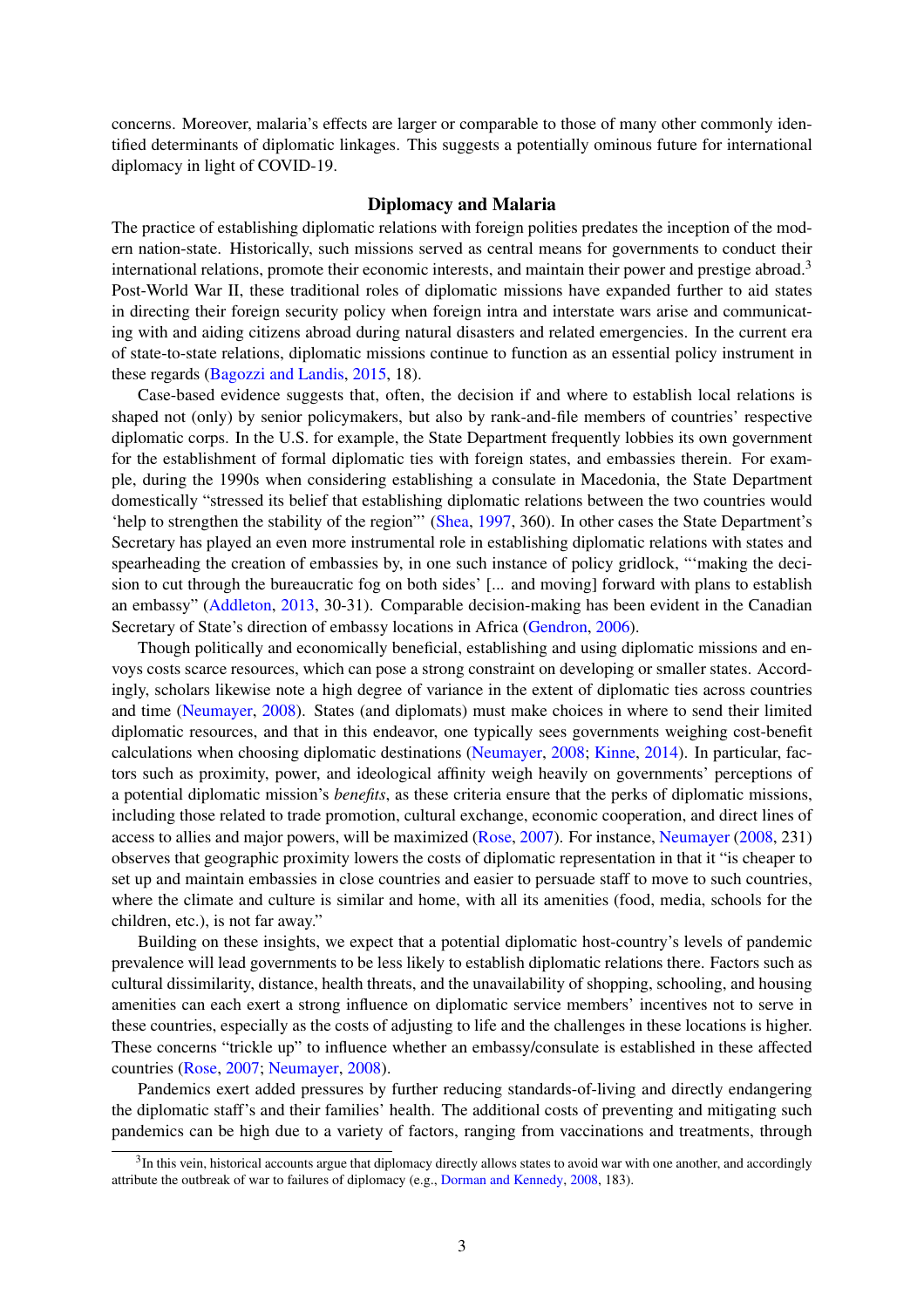hospitalization, to the number of workdays lost due to indisposed staff and sick family members (WHO 2015; Sachs and Malaney, 2002). Although these costs can be absorbed relatively easily by wealthier states such as the U.S., they can be prohibitive to many poorer and smaller states. Facing opportunity costs of where to invest their more limited pool of resources, such countries will steer diplomatic relations away from highly-pandemic—and towards more inviting—locales.

Extant research suggests that incidence and prevalence rates do indeed have the capacity to shape the decisions and actions of transnational actors, often compelling these actors to choose against undertaking activities in malarial countries when alternative locations are available and adversely affecting international trade and foreign direct investment (Sachs and Malaney, 2002; Gallup and Sachs, 2001). Accordingly, we argue that diplomatic missions are shaped in a comparable fashion. All else equal, diplomatic services will be avoided in, or withdrawn from, states and regions where malaria is ubiquitous, and will instead be directed toward countries where this risk is lower whenever possible.

Case-specific evidence implies that diplomatic actors make these cost-benefit calculations with respect to malaria, specifically. For example, a 1984 Washington Post account of U.S. Diplomatic and State Department woes noted that a "decline in public health programs in some Third World nations poses new dangers to diplomats and their families. Of special concern to Dr. Martin Wolfe, State's senior specialist in tropical diseases, is the emergence of drug-resistant malaria in parts of Africa and Asia."4 Indeed, even in an era of severe Cold War tensions, news reports depict malaria as being on the forefront of State Department security and health concerns. Similarly, the U.S. Ambassador to Equatorial Guinea, in discussing the U.S. embassy's potential closure in that country, likewise lamented that "[w]hat you are paid more for is half the family coming down with malaria [...] My wife has had it. My boys have had it."5

These anxieties are not unique to U.S. diplomatic missions. The Canadian press similarly quoted an ambassador to Equatorial Guinea who expressed concern that "malaria is nearly a certainty, despite precautions".6 Comparable concerns over the harm done by malaria to foreign service operations have been echoed more recently by senior diplomatic representatives originating from a wide range of countries.<sup>7</sup>

Building on the literature and the case-based evidence discussed both in this section and our Supplemental Appendix, we argue that the prevalence and persistence of pandemics shape governments' decisions on whether or not to send a diplomatic mission to a given state. Stated empirically and applied to the case of malaria—the focus of our analysis—this leads to the following hypothesis:

*•* H: *The likelihood and the number of diplomatic missions on a country's soil decreases as its malaria rate increases*

#### Empirical Analysis

To capture malaria's impact on international diplomacy, we examine *both* the likelihood that a pair of states will establish a diplomatic relationship *and* the number of diplomatic missions over time. For the first case, we create a data frame where the cross-sectional unit of analysis is the directed dyad for all directed pairs of countries (*i* and *j*) in the world (1950-2005). For the second case, we collapse this (1950-2005) directed dyad dataset to the monadic level for *countryj*. Due to data availability and the slow-moving nature of diplomatic ties, each dataset is only measured at 5-year intervals. Hence, our temporal unit of analysis corresponds to half-decade periods.<sup>8</sup>

We operationalize our first dependent variable (DV), *Diplomacy<sub>i at j</sub>*, as a dichotomous indicator of whether *countryi* has established formal diplomatic representation—e.g., a chargè d'affaires, minister,

<sup>4</sup>Don Oberdorfer, "State Department; Foggy Bottom Ups, Downs," *The Washington Post* 12/27/1984.

<sup>5</sup>James Brooke, "U.S. Outpost Feels Threat Of Budget Ax," *The New York Times* 10/27/1987.

<sup>6</sup>Oakland Ross,"West African Nation Shaking off Image as Worst Posting for Envoys," *The Globe and Mail (Canada)* June 15, 1989.

<sup>7</sup>See, e.g., Ong Soh Chin,"Non-Resident Envoys Keep Singapore Plugged in Globally" *The Straits Times* 06/26/2007; Anthony Laver and Jillian Stevens, "Man of Many Talents and Achievements," *Canberra Times* 11/22/2002.

<sup>&</sup>lt;sup>8</sup>Using a five-year period as our unit allowed us to employ GMM models, which we could not estimate on much larger samples due to computational limitations.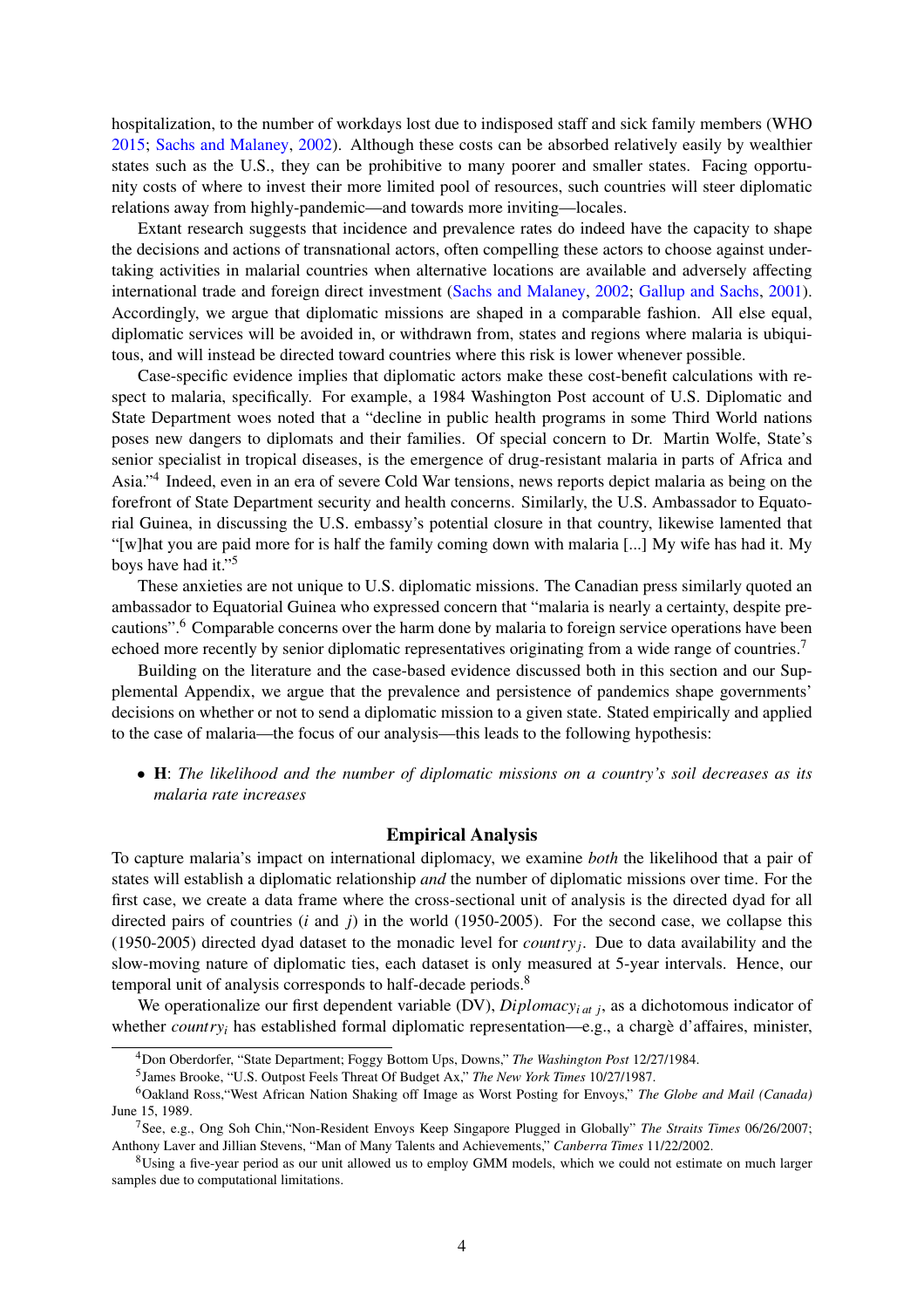or ambassador—within *countryj*'s territory during a given time period. Information for creating this variable was obtained from the Correlates of War's (COW) Diplomatic Exchange dataset (Bayer, 2006). We then create our second DV,  $\sum$  *Diplomacy<sub>at j</sub>*, as a 5-year period sum that measures the total number of diplomatic missions in host-country *j*.

To operationalize our main independent variable, we utilize the average malaria prevalence at the host-country, *Malaria Prevelancej*, similarly measured at 5-year intervals. First, data on the percentage of host-country, *countryj*'s land area with malaria exposure in the years 1946, 1966, 1982, and 1994 were obtained from the Center for International Development (CID) Malaria data set (Gallup, Mellinger and Sachs, 2001), and interpolated to the five-year level.<sup>9</sup> This specific CID measure utilizes the proportion of a country's land area with malaria over 1950-2005 via WHO reports, which best reflects the realtime Malaria information available to diplomats. Finally, to ensure temporal precedence on malaria prevalence, we lag this variable by one period. Our analyses also employ a large number of controls, which we discuss in detail in the Supplemental Appendix due to space constraints.

Given that our first DV, *Diplomacy<sub>i at j*</sub>, is binary, we first employ logistic regression. As  $\sum$  *Diplomacy<sub>at j</sub>* is a count variable and initial tests indicate a presence of overdispersion in our observed count values (see the Supplemental Appendix), we employ a negative binomial (NB) model for our second DV.<sup>10</sup> Each model specification includes fixed effects for directed dyad (in the case of our logit model) or receiver country (in the case of our NB models). Each full specification also includes year fixed effects.

Finally, the likelihood and number of diplomatic missions in our data may exhibit serial correlations over time and/or endogeneity with malaria prevalence due to endogenous policy responses, omitted variable effects, or persistent policies resulting from endemic malaria prevalence. We thus also employ a series of robust system generalized method of moments (GMM) *dynamic* models where the necessary instruments are "internal" and rely on lagged values of the instrumented—i.e., the dependent—and endogenous independent variables (Blundell and Bond, 1998). The model is specified as a system of (per period) equations, where the instruments applicable to each equation differ because additional lagged values of the instruments exist in later time periods. For these instruments, we include two-to-fiveperiod lags of the DV and *Malaria Prevelancej*, capturing variations in these variables at time *t* based on changes from past periods. Since we are considering panel models with two-way effects, unit and period fixed effects are canceled-out, providing a straightforward instrumental variable estimator.

#### Results

Table 1 provides strong evidence in support of our hypothesis. The coefficient estimate for *Malaria Prevelancej* is negative and significant (to at least *p < .*05) across all models and specifications. Columns 1-2 in Table 1 suggest that increases in host-country *j*'s malaria prevalence reduce its likelihood of receiving a diplomatic mission from a sending country. Columns 3-4 demonstrate that high malaria rates also reduce countries' total received diplomatic contacts. Finally, in reestimating these four specifications using GMM models, we find that *Malaria Prevelancej*'s significant effects remain, meaning that our findings are not the result of either endogeneity or serial correlations in the establishment of diplomatic missions, and are indeed specific to pandemic—i.e., malaria—prevalence, even though the reliance on a linear model for binary and count DVs suggests a greater risk of falsely rejecting our hypothesis (a type II error). Sargan tests are statistically significant in the dyadic and baseline monadic GMM models, suggesting that the models are robust but weakened by the many instruments. An absence of statistically significant Sargan test estimates in the monadic full GMM model suggests that this model is robust and effectively specified. Thus, these eight specifications offer strong support to the argument that (malaria) pandemics noticeably and adversely affect international relations.

While we do not discuss the effects of other variables in our models in the interest of space, each is largely consistent with findings reported in similar research (Rose, 2007; Neumayer, 2008). Our

 ${}^{9}E.g.,$  country-years prior to 1957 were assigned a country's recorded malaria rate in 1946, whereas country years between 1957-1966 were assigned that country's 1966 malaria rate, and so on.

 $10$ This drops cases without temporal variation on our DVs (we relax this in the Supplemental Appendix), yielding lower model *N*'s than our GMM models.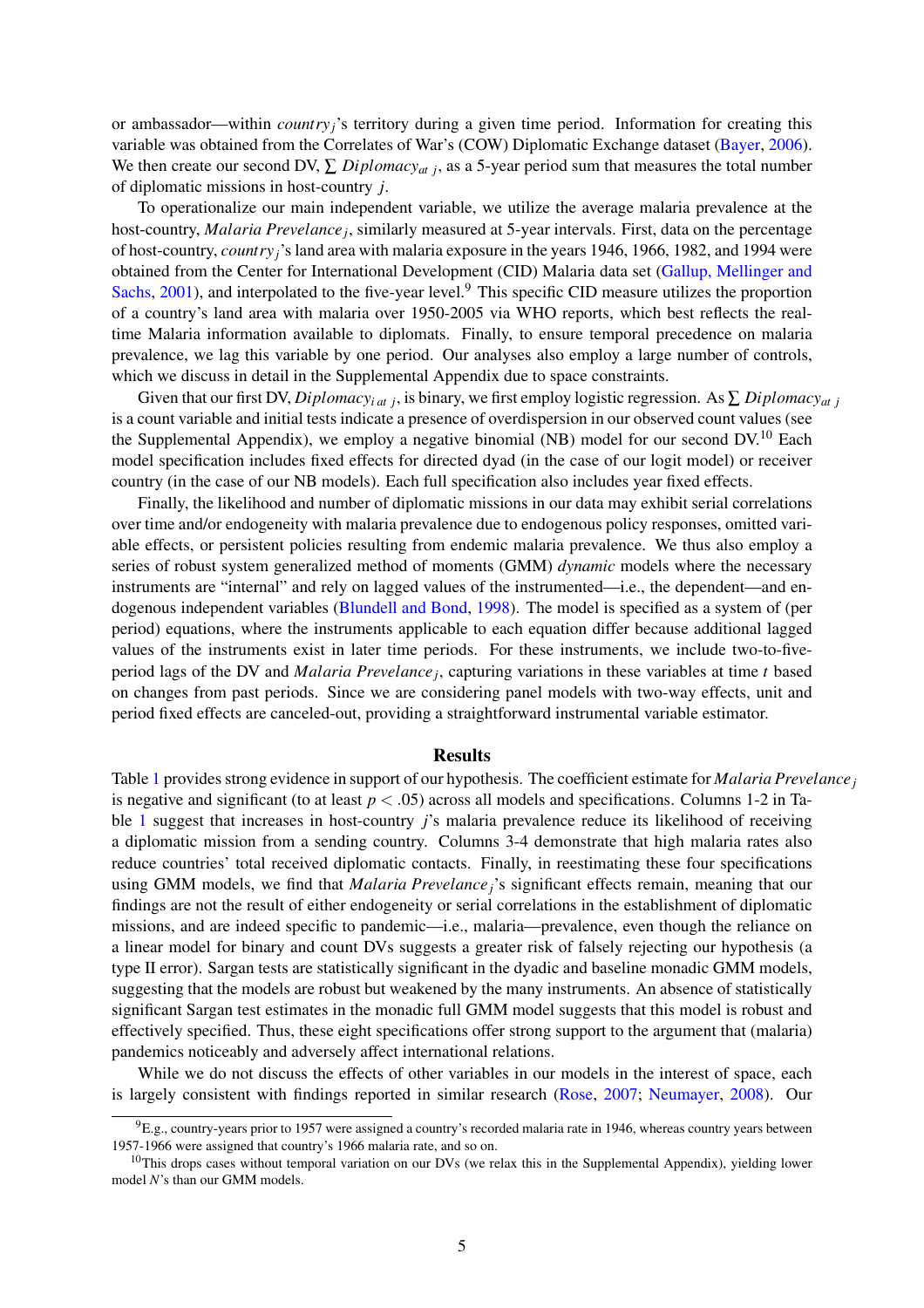Supplemental Appendix demonstrates robustness to an even larger number of potential (time-invariant) confounds, to the omission of fixed effects, the inclusion of random effects, and alternate measures of malaria prevalence.

|                                                | FE Logit        |                     | FE NB           |            |                 |                     | GMM             |             |
|------------------------------------------------|-----------------|---------------------|-----------------|------------|-----------------|---------------------|-----------------|-------------|
|                                                | Dyadic          |                     | Monadic         |            |                 | Dyadic              |                 | Monadic     |
|                                                | <b>Baseline</b> | Full                | <b>Baseline</b> | Full       | <b>Baseline</b> | Full                | <b>Baseline</b> | Full        |
| Malaria Prevalence,                            | $-1.598***$     | $-0.416***$         | $-468***$       | $-0.097**$ | $-.504***$      | $-0.072***$         | $-54.497***$    | $-15.272**$ |
|                                                | (.052)          | (.093)              | (.059)          | (.047)     | (.012)          | (.012)              | (6.988)         | (7.456)     |
| $\text{Trade}_i^1$                             |                 | $.220***$           |                 | $.001***$  |                 | $.031***$           |                 | $0.048***$  |
|                                                |                 | (.014)              |                 | (.0001)    |                 | (.001)              |                 | (.006)      |
| Diplomacy <sub>j at i</sub> <sup>1</sup>       |                 | $1.250***$          |                 |            |                 | .487***             |                 |             |
|                                                |                 | (.040)              |                 |            |                 | (.005)              |                 |             |
| GDPpc <sub>i</sub> <sup>1</sup>                |                 | $-.142**$           |                 |            |                 | .0008               |                 |             |
|                                                |                 | (.061)              |                 |            |                 | (.002)              |                 |             |
| GDPpc <sub>j</sub> <sup>1</sup>                |                 | $.318***$           |                 | $-.039$    |                 | $-.016***$          |                 | $-3.241$    |
|                                                |                 | (.062)              |                 | (.035)     |                 | (.004)              |                 | (2.684)     |
| $\text{Ideology}_{ij}$                         |                 | $4.206***$          |                 |            |                 | $-0.201***$         |                 |             |
|                                                |                 | (.521)              |                 |            |                 | (0.026)             |                 |             |
| $CINC_i^1 \times \text{Ideology}_{ij}$         |                 | $.276***$           |                 |            |                 | $-.007***$          |                 |             |
|                                                |                 | (.053)              |                 |            |                 | (.003)              |                 |             |
| $CINC_j^1 \times \text{Ideology}_{ij}$         |                 | $.224***$           |                 |            |                 | $-.033***$          |                 |             |
| $CINC_i^1$                                     |                 | (.054)<br>$.552***$ |                 |            |                 | (.003)<br>$.038***$ |                 |             |
|                                                |                 | (.074)              |                 |            |                 | (.002)              |                 |             |
| $CINC_j^1$                                     |                 | $-.072$             |                 | $.064**$   |                 | $.0383***$          |                 | $3.963***$  |
|                                                |                 | (.075)              |                 | (.031)     |                 | (.002)              |                 | (1.222)     |
| Democracy <sub>i</sub> *Democracy <sub>i</sub> |                 | $-.437***$          |                 |            |                 | $.048***$           |                 |             |
|                                                |                 | (.092)              |                 |            |                 | (.006)              |                 |             |
| Democracy <sub>i</sub>                         |                 | $.263***$           |                 |            |                 | $.018***$           |                 |             |
|                                                |                 | (.075)              |                 |            |                 | (.005)              |                 |             |
| Democracy <sub>i</sub>                         |                 | $-.065$             |                 | $-.047$    |                 | $-0.056***$         |                 | $-4.588*$   |
|                                                |                 | (.077)              |                 | (.031)     |                 | (.005)              |                 | (2.668)     |
|                                                |                 |                     |                 |            |                 |                     |                 |             |
| $\boldsymbol{N}$                               | 64,542          | 36,955              | 1,301           | 1,066      | 173,708         | 105,039             | 1,319           | 1,085       |
| Sargan $\chi^2$                                |                 |                     |                 |            | 11,495.86***    | 6,838.548***        | 139.694***      | 78.14       |
|                                                |                 |                     |                 |            | $(DF=87)$       | $DF=(99)$           | $(DF=87)$       | $DF=(91)$   |

Note: Coefficients are reported with standard errors in parentheses. All independent variables lagged by one period. Fixed effects not reported. \*\*\*p < .01; \*\*p < .05; \*p < .10. <sup>1</sup> In natural log form.

To assess malaria's substantive effects, we use our full fixed effects specification to calculate the estimated effects of *Malaria Prevelancej* on the predicted probability and counts of diplomatic missions, along with 95% confidence intervals. These effects were estimated for *Malaria Prevelance*<sub>*i*</sub> ( $0 \Rightarrow 1$ ), while holding all other variables at their medians. The predicted probability that a given sending state *i* will establish a diplomatic mission in a given host-country *j* across the range of *Malaria Prevelancej* decreases by 4.54% ( $-8.10\% \Leftrightarrow -1.00\%$ ), while the predicted counts of  $\sum$  *Diplomacy<sub>at j</sub>* decreases by 3.69 hosted diplomatic missions ( $-7.23 \Leftrightarrow -0.16$ ). This is comparable to the coefficients from the GMM models, which suggest a decrease of  $\sim$ 7% in the likelihood of *Diplomacy<sub>i at j</sub>* = 1 (full dyadic GMM) and  $\sim$ 15 diplomatic missions for  $\sum$  *Diplomacy<sub>at j</sub>* (monadic GMM) over a five-year period. These effects are relatively sizable considering (low) variation in diplomatic activity over time. For comparison, a standard deviation increase in *GDPpcj*—one of the most commonly considered baseline country-level predictors of diplomatic ties (Rose, 2007; Neumayer, 2008)—has smaller and less reliable predicted effects on the likelihood of dyadic  $Diplomacy<sub>i at j</sub> = 1 (+3.5%)$  and the predicted count of  $\sum$  *Diplomacy<sub>at i</sub>* (-1.48 missions).

# **Discussion**

Our findings suggest that scholars should be more aware of the effect of pandemics on diplomacy and international relations more broadly. Indeed, our focus on malaria provides a conservative estimate of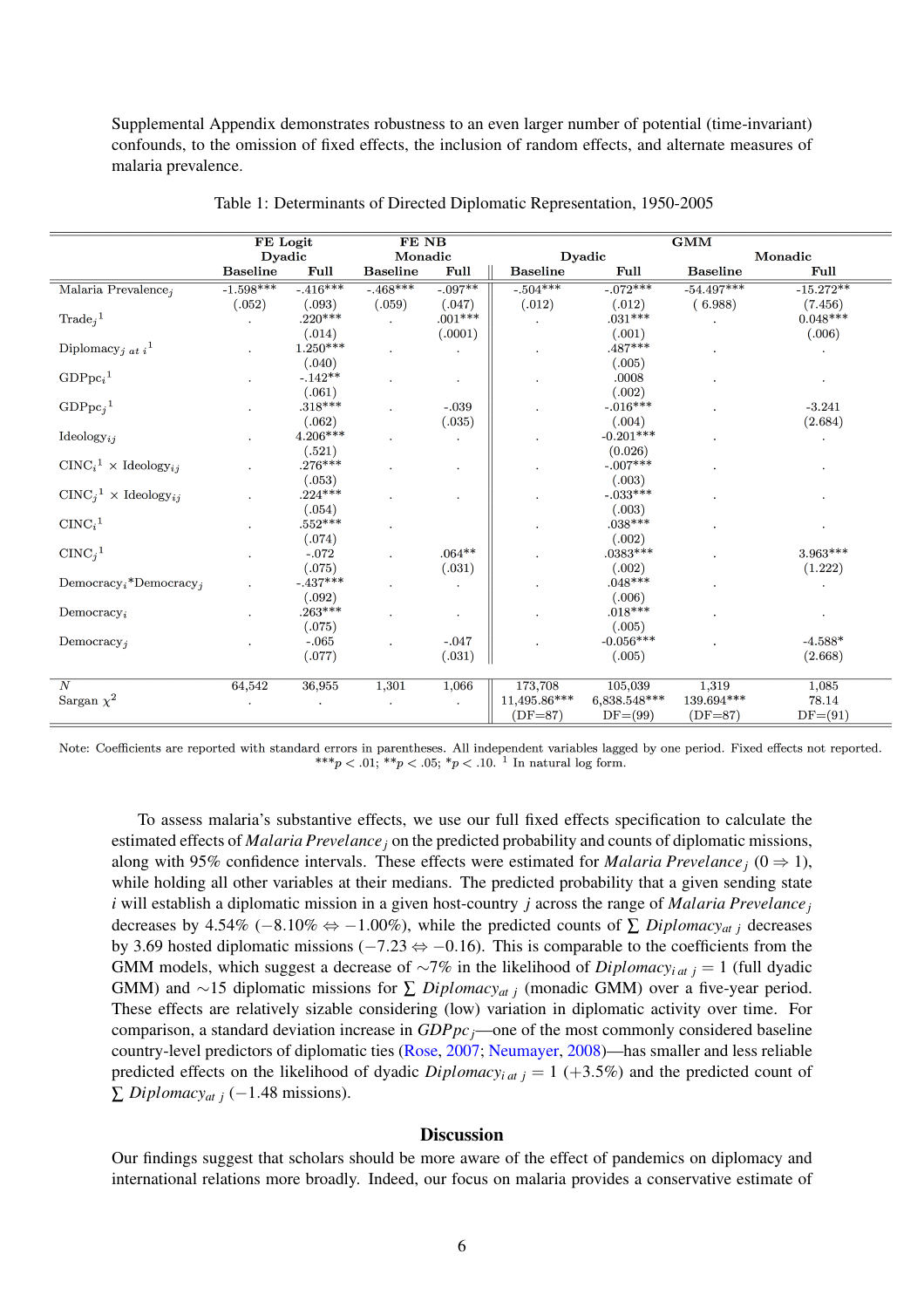these effects. Once one adds other pandemics—e.g., tuberculosis, Ebola, and possibly even influenza, in addition to COVID-19—these substantive impacts likely increase. Future research would benefit not only from incorporating the role of these different pathogens into similar analyses, but also from giving such factors a more central role in theories of (international) politics. Investigations into how pandemics impact other types of international exchanges such as norms diffusion, electoral and human rights monitoring, and broader INGO activities may provide important insights. Considering that the future prevalence of pandemics—caused by both known and emerging pathogens—is predicted to increase due to climate change (GPMB 2019), this research direction is especially pertinent.

What are the implications for the current COVID-19 pandemic? If the ongoing trend whereby diplomatic missions are downgraded worldwide continues, governments may find themselves locked into a world where underinvesting in such capacities becomes the norm. Our findings suggest that if COVID-19 becomes endemic, even the availability of treatments (which exist for malaria) may not be sufficient to break this cycle. While countries are unlikely to cease relations entirely as a result, the effects of COVID-19 may further slow or stifle the many routine—but essential—tasks that embassies and consulates perform. This includes providing support for citizens and visa-seekers abroad; maintaining stable trade flows and security; settling disputes peacefully; promoting political and economic interests; and facilitating cultural exchanges. Reduced diplomatic engagement may also have implications for global human rights regimes, given the roles played by diplomatic missions in human rights monitoring and communication.

Importantly, in being aware of these effects, it is possible to mitigate them. Rather than focusing only on the health of diplomatic staff, providing support for global health initiates designed to assist local populations can go a long way in increasing the diplomatic influence of sender states that have the capacity to provide global health aid, while ensuring that recipient states without such capacities are not marginalized in the international arena. To this end, if more funding is made available to support public health in light of COVID-19 and future pandemics, this could mitigate the aggregate diplomatic impacts of diseases, including malaria, tuberculosis, and future aggressive flu strains. As the world reacts to the impacts of COVID-19, the global community should also double down on its commitment to international diplomacy, which remains essential to the management of transnational threats—from great power rivalry through terrorism to pandemics.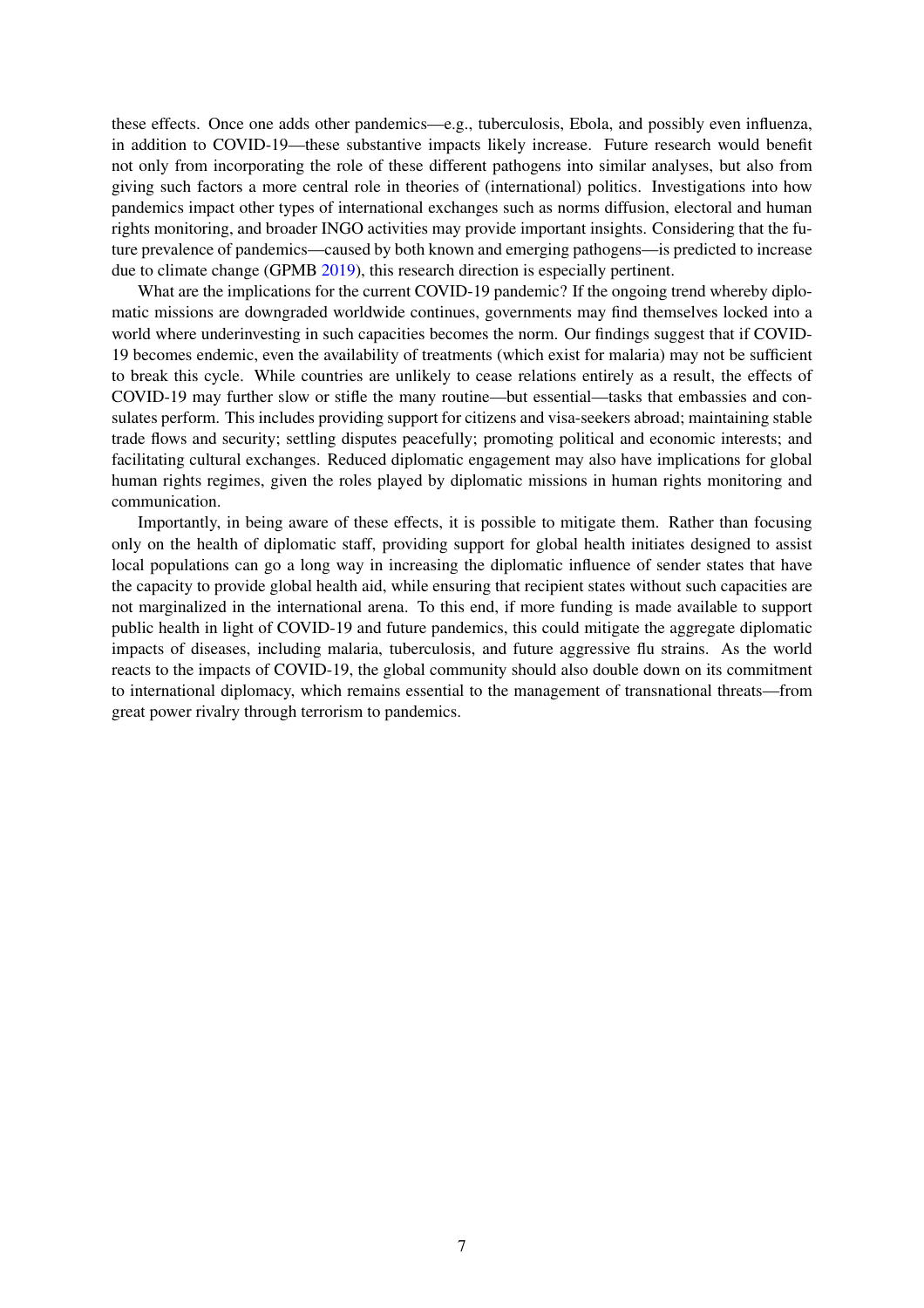### Supplemental Appendix

#### *Overview*

In this supplemental appendix, we first provide an extended treatment of our theoretical arguments, with additional anecdotal evidence. We next present our control variable operationalizations in full. We then report two tables of summary statistics for our dependent variables, independent variable (*Malaria Prevelancej*), and our control variables. This is followed by a series of robustness tables—and corresponding discussion—for the main paper's primary analysis. Finally, we present and discusses evidence to suggest the presence of overdispersion in our monadic *Sum Diplomacyat j* dependent (count) variable.

### *Extended Theoretical Discussion Diplomacy and Malaria*

#### Factors shaping diplomatic missions

As noted in the main research note, practice of establishing diplomatic relations with foreign polities predates the inception of the modern nation-state. Historically, such missions served as central means for governments to conduct their international relations, promote their economic interests, and maintain their power and prestige abroad. For instance, in this vein, historical accounts argue that diplomacy directly allows states to avoid war with one another (e.g., Beilenson, 1980; Bennett, 2006, 67; 393), and accordingly attribute the outbreak of war to failures of diplomacy (e.g., Dorman and Kennedy, 2008, 183). Post-World War II (WWII), these traditional roles of diplomatic missions have expanded further to aid states in directing their foreign security policy when foreign intra and interstate wars arise (Rosati and Scott, 2010, 138) and communicating with and aiding citizens abroad during natural disasters and related emergencies (Haywood and Majerus, 2014, 2). In the current era of state-to-state relations, diplomatic missions continue to function as an essential policy instrument in these regards (Bagozzi and Landis, 2015, 18).

We also contend within our main research note that embassies and diplomatic ties have come to play an increasingly pivotal role in the promotion of states' economic interests abroad. Here, to highlight two examples, we can note that past research has demonstrated that diplomatic ties are reliably associated with increased trade flows (Rose, 2007; Segura-Cayuela and Vilarrubia, 2008) and reduced trade volatility (Bagozzi and Landis, 2015). In the United States, contemporary politics has likewise mirrored this trend, with the Obama administration announcing in late 2013 an "overseas economic strategy that would judge ambassadors on the amount of foreign direct investment they brought in, on top of the American exports they enabled."<sup>11</sup> Given these trends, state-to-state diplomacy remains critical to countries' economic and political standings in what is becoming an increasingly globalized world. The paramount importance of face-to-face diplomacy—even alongside rising pressures towards electronic communication and diplomacy—has been emphasized in scholarly work as well (Holmes, 2013, 2018).

Given the broad importance of diplomatic ties and interactions, what factors shape countries' decisions to establish diplomatic missions with one another? Case-based evidence suggests that, often, the decision if and where to establish local relations is shaped not (only) by senior policymakers, but also by rank-and-file members of countries' respective diplomatic corps. In the U.S. for example, the State Department frequently lobbies its own government for the establishment of formal diplomatic ties with foreign states, and embassies therein. This was the case, for instance, with respect to Macedonia in the 1990's, wherein the U.S. State Department domestically "stressed its belief that establishing diplomatic relations between the two countries would 'help to strengthen the stability of the region"' (Shea, 1997, 360).<sup>12</sup> In other cases, the U.S. State Department's Secretary of State has played an even more instrumental role in establishing diplomatic relations with states and spearheading the creation of embassies by, in one such instance of policy gridlock, "'making the decision to cut through the bureaucratic fog

<sup>11</sup>Lydia Depillis, "Do Ambassadors Matter?" *The Washington Post* December 24, 2013.

 $12$ Historically, similar dynamics have arisen in efforts to initially establish permanent diplomatic relations between nationstates. For instance, the establishment of permanent British-Chinese relations in 1834 where impeded when Britain's diplomatic representative and his translator both contracted Malaria in China and passed away (Kissinger, 2011).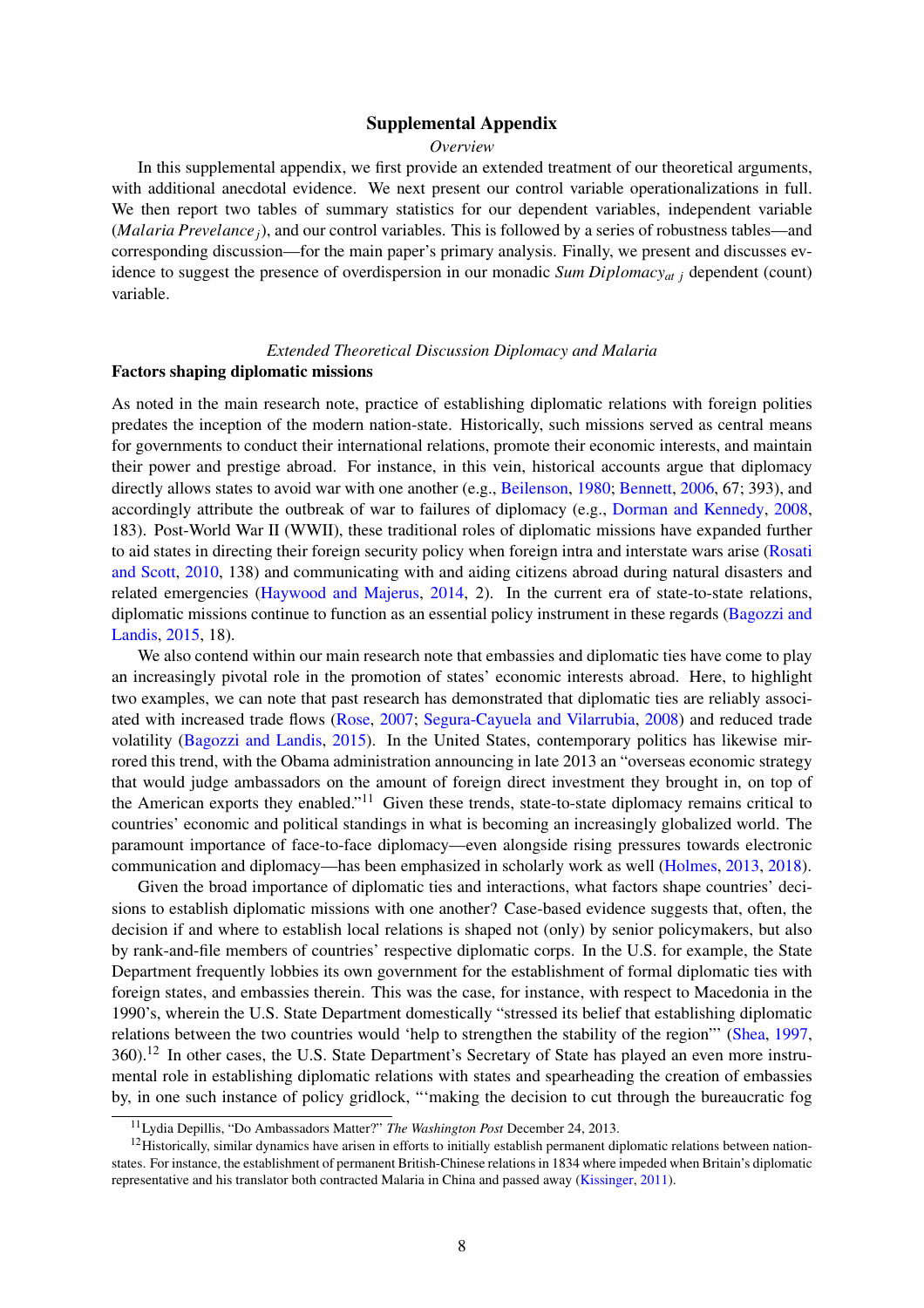on both sides' [... and moving] forward with plans to establish an embassy" (Addleton, 2013, 30-31). Comparable autonomous decision-making has been evident in the Canadian Secretary of State's past direction of embassy locations in Africa (Gendron, 2006).

Moreover, while executives and congressional bodies do play a role in these approval processes—and especially so for key states related to a country's national interest—evidence suggests that such actors shy away from micromanaging these decisions when national interests are not of immediate concern. For example, the U.S. Congressional record indicates one House of Representatives member as stating in this regard that, "I cannot think of a dumber thing that we could do as to take this money away and to try and micromanage the way that we are going to establish an embassy..." (Congressional Record—House, 2005). This case-based evidence, in addition to research discussed below, suggest that diplomats have both the incentives and abilities to lobby their government to opt for—or against—locating a diplomatic mission within a given country, including in pandemic-affected states.

Though politically and economically beneficial, governments' use of diplomatic missions and envoys costs scarce resources, which can pose a strong constraint on developing or smaller states. Accordingly, scholars note a high degree of variance in the number (and extent) of diplomatic ties across countries and time (Neumayer, 2008). States (and diplomats) must make choices in where to send their limited diplomatic resources, and that in this endeavor, one typically sees governments weighing cost-benefit calculations when choosing diplomatic destinations (Neumayer, 2008; Kinne, 2014). In particular, factors such as proximity, power, and ideological affinity weigh heavily on governments' perceptions of a potential diplomatic mission's *benefits*, as these criteria, when present, ensure that the perks of diplomatic missions, including those related to trade promotion, cultural exchange, economic cooperation, and direct lines of access to allies and major powers, will be maximized (Neumayer, 2008; Rose, 2007).

In addition to establishment, the upkeep of diplomatic missions is also potentially costly for states with respect to both their national interests and bureaucratic maintenance. Regarding the former, careful political considerations must be made by leaders in their assignment of diplomatic missions to particular states (and diplomatic recognition thereof) given the backlash that controversial diplomatic relations can provoke among domestic actors and allied states (Neumayer, 2008; Kinne, 2014). As for the latter, a country's foreign service department's operating budget, and its diplomatic service members themselves, can often incur variable service costs depending on an intended diplomatic host country's social, political, and economic environment. Indeed, as one longtime Canadian foreign service member observed in this regard,<sup>13</sup> "[y]ou don't enjoy every minute of life when you're in a country that, after a while, you find difficult to live in, where the cultural differences affect the role of women, where children have to live in a compound and can't go on the street, where malaria is a fact of life".<sup>14</sup>

Due to these perceived costs, diplomats and their support staffs often lobby, direct, or guide foreign policy decision-making so as to ensure that diplomatic missions are established and located in relatively agreeable locals. For instance, Neumayer (2008, 231) observes that geographic proximity lowers the costs of diplomatic representation in that it "is cheaper to set up and maintain embassies in close countries and easier to persuade staff to move to such countries, where the climate and culture is similar and home, with all its amenities (food, media, schools for the children, etc.), is not far away." In this regard then, diplomatic staffers may influence the decision making process with respect to where diplomatic missions are established, via their opposition to serving in countries that make life difficult for them and their families. Rose (2007), in turn, empirically confirms that these individual preferences of diplomatic corps—including the perceived (un)desirability of a potential host country—often influence the actual location of diplomatic missions sent abroad.

<sup>&</sup>lt;sup>13</sup>An account from the U.S. perspective similarly characterized the U.S. foreign service as one where "[p]olluted drinking water, severe pollution, malaria and other diseases are facts of life in dozens of overseas posts. Constant security threats in countries such Colombia, Haiti and Liberia and in areas such as the Middle East, make living conditions even harder." *Ups and Downs of Diplomacy; Americans Weigh Risks, Rewards*. Nicholas Kralev. The Washington Times. April 19, 2004.

<sup>14</sup>Laura Pratt, "They Joined the Foreign Service to See the World But..." *The Financial Post* November 1, 1995.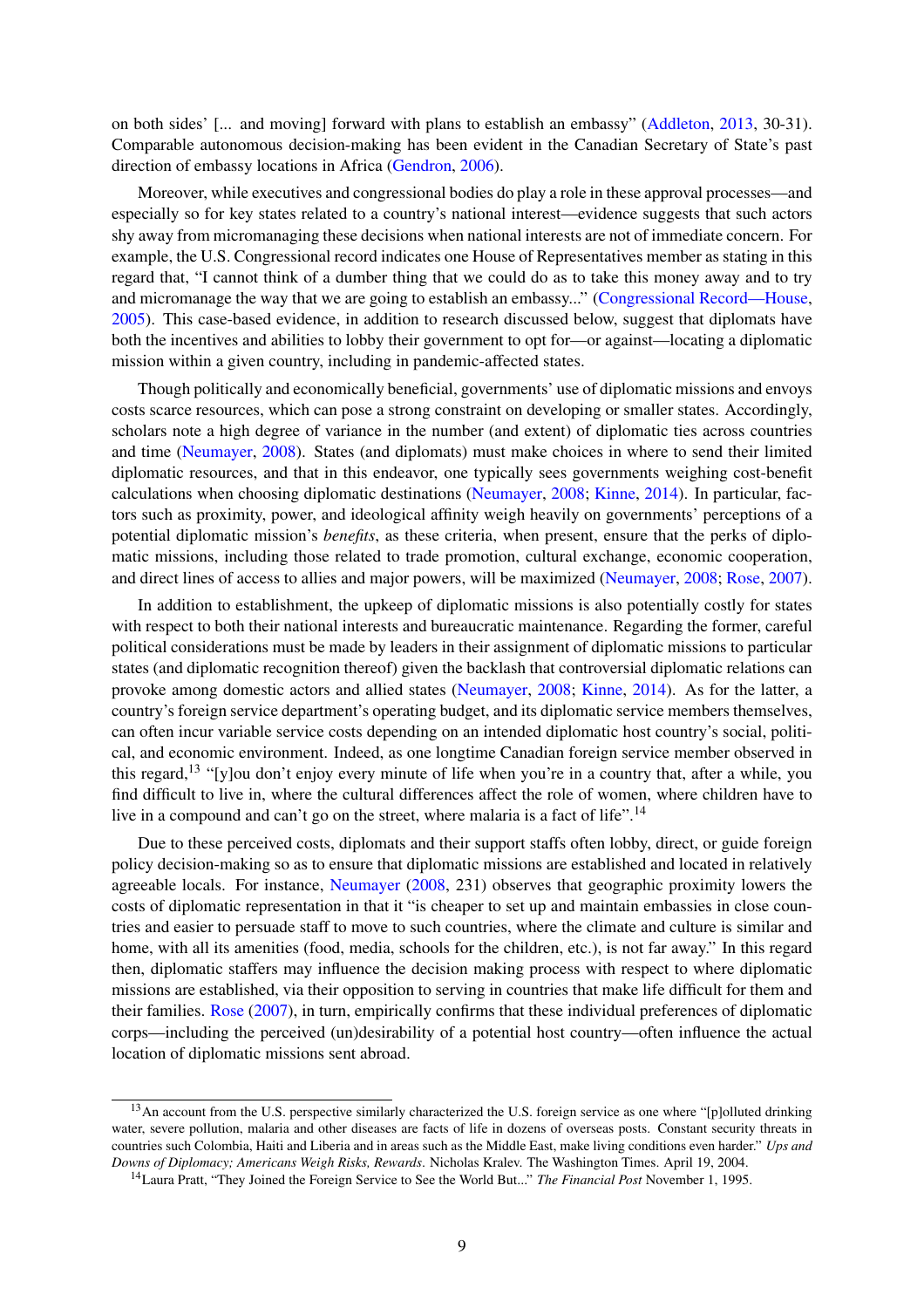#### Malaria as a determinant of diplomacy

Building on these insights, we argue that a potential diplomatic host country's levels of pandemic prevalence—specifically malaria—will make governments to be less likely to establish diplomatic relations. As discussed above, factors such as cultural (dis)similarity, distance, health threats, and the (un)availability of shopping, schooling, and housing amenities can each exert a strong influence on diplomatic service members' incentives to serve in some countries and not others. Moreover, the costs of adjusting to life in such countries become higher in the presence of such challenges. Associated concerns will often accordingly alter the actual locations (and establishments) of embassies and consulates (Rose, 2007; Neumayer, 2008).

Like these factors, pandemics—including malaria—can affect the diplomatic staff's standards-ofliving and directly endanger their health. Additionally, the costs of preventing and mitigating such pandemics can be high due to a variety of factors, ranging from vaccinations and treatments, through hospitalization, to the number of workdays lost due to indisposed staff and their family members (WHO 2015; Sawyer, 1993; Sachs and Malaney, 2002). Although these costs can be absorbed relatively easily by wealthier states such as the U.S., they can be prohibitive to many poorer and smaller states. Facing opportunity costs of where to invest their more limited pool of resources, such countries will steer diplomatic relations away from highly pandemic—and specifically, highly malarial countries—and towards more inviting locales.

Focusing on malaria, extant research suggests that incidence and prevalence rates do indeed have the capacity to shape the decisions and actions of transnational actors, often compelling these actors to choose against undertaking activities in malarial countries when alternative locations are available. One example is that of international trade and foreign direct investment, which are adversely affected by the presence of malaria for the very reasons discussed above. For instance, Sachs and Malaney (2002, 684) find that as "incentives to expand markets into malarious regions of the world will be lost in the event that trade and commercialization expose people to an increased burden of malaria...investors from non-malarious regions tend to shun malarious regions for fear of contracting the disease—a fear that is sadly well grounded in reality." Similar contentions have also been leveraged with respect to malaria's adverse effects on tourism. (Gallup and Sachs, 2001, 95), for example, find that "[m]alaria, unlike diseases resulting from poverty, does not discriminate between rich and poor victims. As long as malaria protection is imperfect and cumbersome, well-to-do foreign investors and tourists may stay away from malarial countries." (Gallup and Sachs, 2001, 95).

As argued in our main research note, these contentions suggest that a variety of transnational actors, ranging from foreign investors and businessmen to tourists, will consciously avoid malarial regions provided that other opportunities exist. Political science and economics research has likewise demonstrated that malaria concerns have shaped political decisions ranging from settlement patterns and colonial policy choices amongst European colonizers (Acemoglu, Johnson and Robinson, 2001) to the choices of combat tactics during interstate and intrastate wars (Bagozzi, 2016). Accordingly, we contend that diplomats and diplomatic missions will be shaped in a comparable fashion. That is, all else equal, diplomatic services will be avoided in, or withdrawn from, nation-states and regions where malaria is ubiquitous, and will instead be directed toward countries (or regions) where this risk is lower—whenever possible.

These contentions are supported by ample case-specific evidence. Together this evidence implies that diplomatic actors *do* in fact make these sorts of cost-benefit calculations with respect to malaria. For example, a 1984 Washington Post account of U.S. Diplomatic and State Department woes noted that a "decline in public health programs in some Third World nations poses new dangers to diplomats and their families. Of special concern to Dr. Martin Wolfe, State's senior specialist in tropical diseases, is the emergence of drug-resistant malaria in parts of Africa and Asia."<sup>15</sup> Indeed, even in an era of severe Cold War tensions, news reports depict malaria as being on the forefront of State Department security and health concerns. Similarly, the U.S. Ambassador to Equatorial Guinea, in discussing the U.S. embassy's

<sup>15</sup>Don Oberdorfer, "State Department; Foggy Bottom Ups, Downs," *The Washington Post* December 27, 1984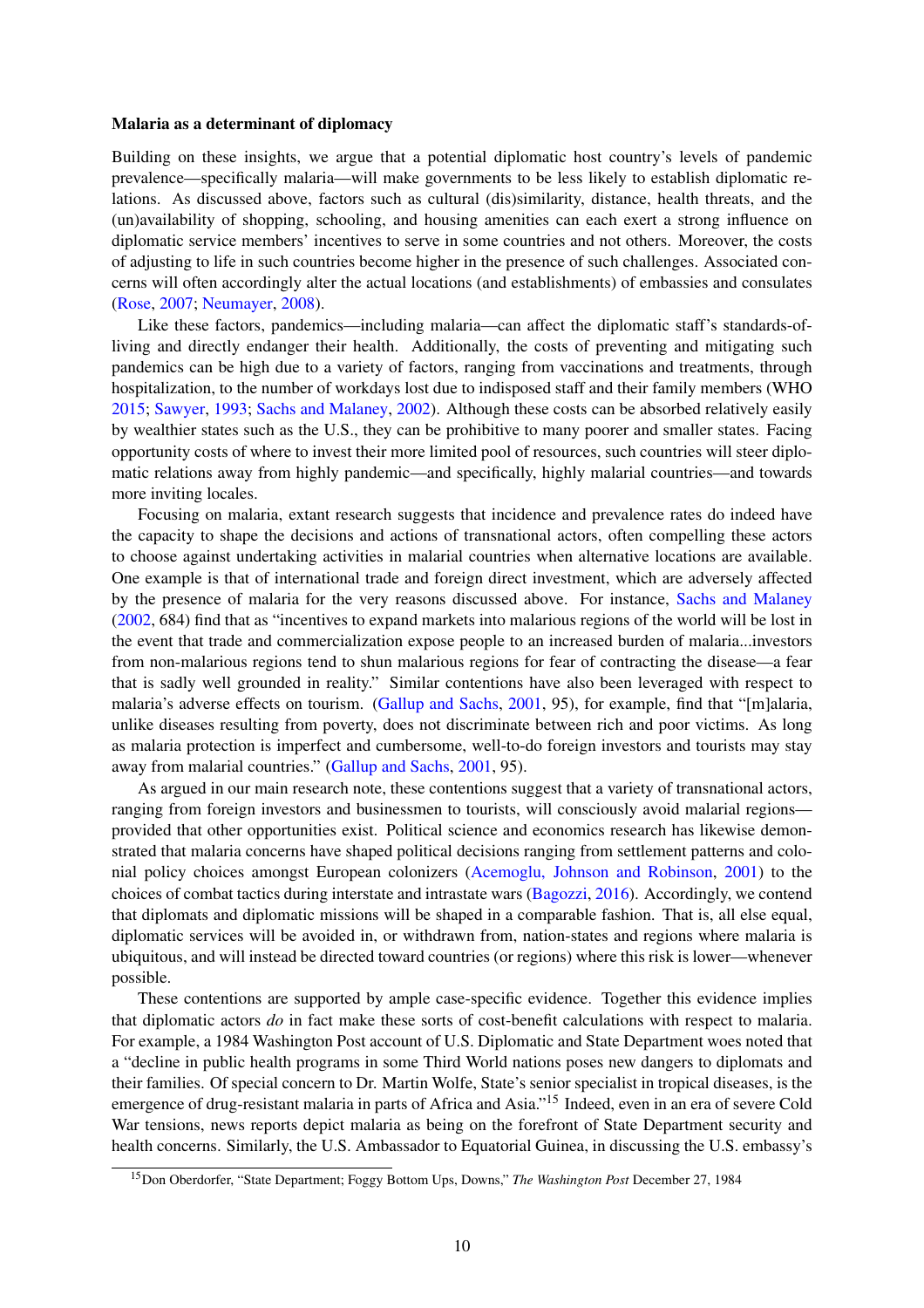potential closure in that country, likewise lamented that "[w]hat you are paid more for is half the family coming down with malaria [...] My wife has had it. My boys have had it."<sup>16</sup>

As briefly noted within our primary research note, the diplomatic concerns outlined above are not unique to the U.S. and its diplomatic Corps. For instance, the Canadian press reported concerns over malaria in the context of diplomacy when an anonymous ambassador to Equatorial Guinea was quoted as stating that "malaria is nearly a certainty, despite precautions".<sup>17</sup> Likewise, Britain's Ambassador to the U.S. during World War I—Sir Cecil Spring Rice—notably requested a move from "the semitropical climate of Washington" due to his belief that the hot and humid weather of Washington, D.C. posed a danger to his health given a previous bout with malaria—a request that was received favorably by the British Foreign Office (Burton, 1990, 31). Comparable concerns over the harm done by malaria to foreign service operations have been echoed more recently in media accounts of senior diplomatic representatives originating from countries ranging from Australia to Singapore.<sup>18</sup> Taken together, these individual accounts thereby clearly suggest that malaria has been a key concern among members of the foreign services throughout much of the modern era. This in turn leads to the central hypothesis that we posit and test within our main research note.

#### *Control Variable Operationalizations*

- *Percent Tropics<sub>j</sub>*: The percentage of country *j*'s landmass that lies in the geographical tropics (Gallup, Mellinger and Sachs, 2001), averaged to the 5-year-period level, and lagged by one five year period
- *Ln Distance*<sub>i</sub>; The natural logarithm of the distance between countries *i* and *j*, averaged to the 5-year-period level and lagged by one five year period, taken from Rose (2005).
- *Ln Dyadic Trade<sub>i</sub>*; The natural logarithm (where a value of  $+1$  was added to ensure that nontrading dyads were not dropped from the analysis) of the 5-year period average of country *j*'s yearly trade (*exports* + *imports*) with country *j*; taken from the International Monetary Fund's "Direction of Trade" dataset (IMF, 2008). The averaged values are then lagged by one 5-year period.
- *Colonial Ties<sub>ij</sub>*: a dichotomous variable equal to one if either member of a dyad was ever a colonizer of the other, taken from Rose (2005).
- *Diplomacy<sub>i at i</sub>*: a dichotomous dependent variable measuring whether (= 1) or not (= 0) country *j* had established some level of diplomatic representation within country *i*'s territory during a given time period, as determined by the Correlates of War's (COW) Diplomatic Exchange dataset (Bayer, 2006). Lagged by one 5-year period
- *• Ln GDPpci* & *Ln GDPpcj* The period-averaged of country *i*'s and country *j*'s real GDP per capita, logged and lagged after averaging. Taken from Rose (2005).
- *Ideological Affinity<sub>ii</sub>* Derived from Gartzke's (2006) affinity of nations index, which is a scaling of countries' United Nations (UN) General Assembly voting behaviors along a -1 to 1 continuum, with more positive values denoting countries with more coherent/similar national affinities. Dyadyear values for this index were then averaged to the five period level and the lagged by one period.
- *• Ln CINCi* & *Ln CINCj*: The per period-averages of country *i*'s and country *j*'s "Composite Index of National Capability" (CINC) index scores (Singer, Bremer and Stuckey, 1972), which encompass countries' total population, urban population, iron and steel production, energy consumption,

<sup>16</sup>James Brooke, "U.S. Outpost Feels Threat Of Budget Ax," *The New York Times* October 27, 1987.

<sup>17</sup>Oakland Ross,"West African Nation Shaking off Image as Worst Posting for Envoys," *The Globe and Mail (Canada)* June 15, 1989.

<sup>18</sup>See, for example, Ong Soh Chin,"Non-Resident Envoys Keep Singapore Plugged in Globally" *The Straits Times* June 26, 2007; Anthony Laver and Jillian Stevens, "Man of Many Talents and Achievements," *Canberra Times* November 22, 2002.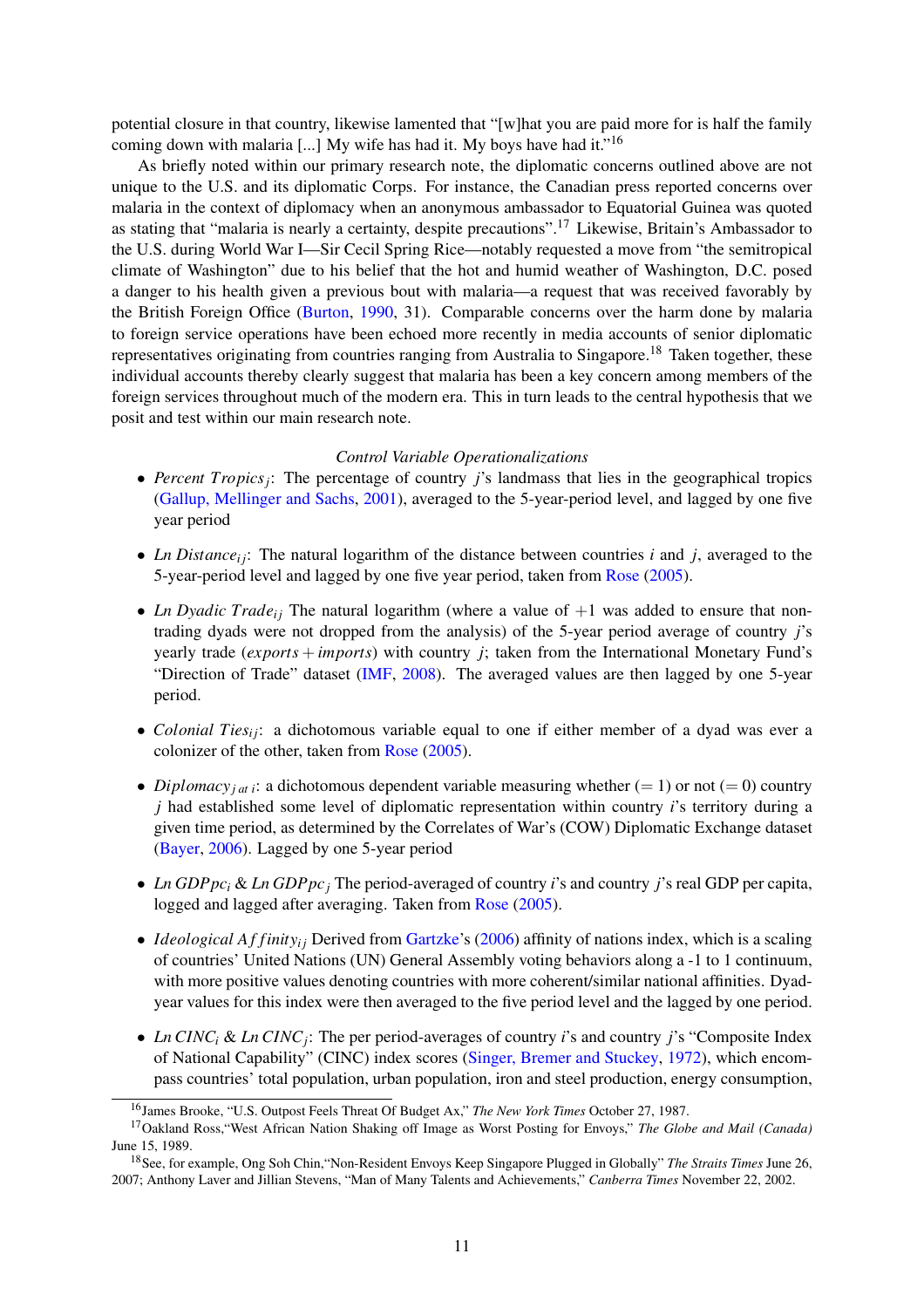military personnel, and military expenditure. Each CINC score was logged (after adding a nominal value prior to logging to ensure that values of zero were not dropped) and lagged by one period after averaging.

- *Ln CINC<sub>i</sub>*  $\star$  *Ideology* & *Ln CINC<sub>i</sub>*  $\star$ *Ideology*: These variables correspond to the interactions of (i) *Ideological Affinity<sub>ii</sub>* and (ii) either *Ln CINC<sub>i</sub>* or *Ln CINC<sub>i</sub>*, each of which is described above.
- *Democracy<sub>i</sub>*, *Democracy<sub>i</sub>*, *Democracy<sub>i</sub>*<sup>\*</sup> *Democracy<sub>i</sub>*: Dichotomous democracy-dictatorship (*dd*) annual indicators taken from Cheibub, Gandhi and Vreeland (2010), and averaged to the 5-year period level. Then lagged by one period.
- *Dip. Total<sub>i</sub>*, *Dip. Total<sub>i</sub>*, *Dip. Total<sub>i</sub>*  $\star$  *Dip. Total<sub>i</sub>*: Total number of hosted diplomatic missions per country during a given 5-year period, lagged by one period. From Bayer (2006).
- *Internal Conflict<sub>i</sub>* and *External Conflict<sub>i</sub>*: The average number of years (per 5-year period) that a given host country experienced (i) internal armed conflict (minor, intermediate, and war) and (ii) interstate armed conflict (minor, intermediate, and war) based upon the UCDP/PRIO Armed Conflict Dataset (Gleditsch et al., 2002).
- *• Ln Iron* &*Steel Productionj*, *Ln Military Expenditurej*, *Ln Military Personnelj*,
- *Ln Primary Energy Consumptionj*, *Ln Urban Populationj*: raw capability measures used in the creation of the CINC index (Singer, Bremer and Stuckey, 1972), which have been averaged to the five period level (primary analysis) and logged. Controlling for these absolute measures allows one to account for states' absolute capabilities, in addition to each state's relative proportion of total system capabilities (as captured by the CINC composite index)
- *Ln Years Since Independence*; The logged number of years since independence, aggregated to various per-period levels, and based upon the "born years" provided in Cheibub, Gandhi and Vreeland (2010).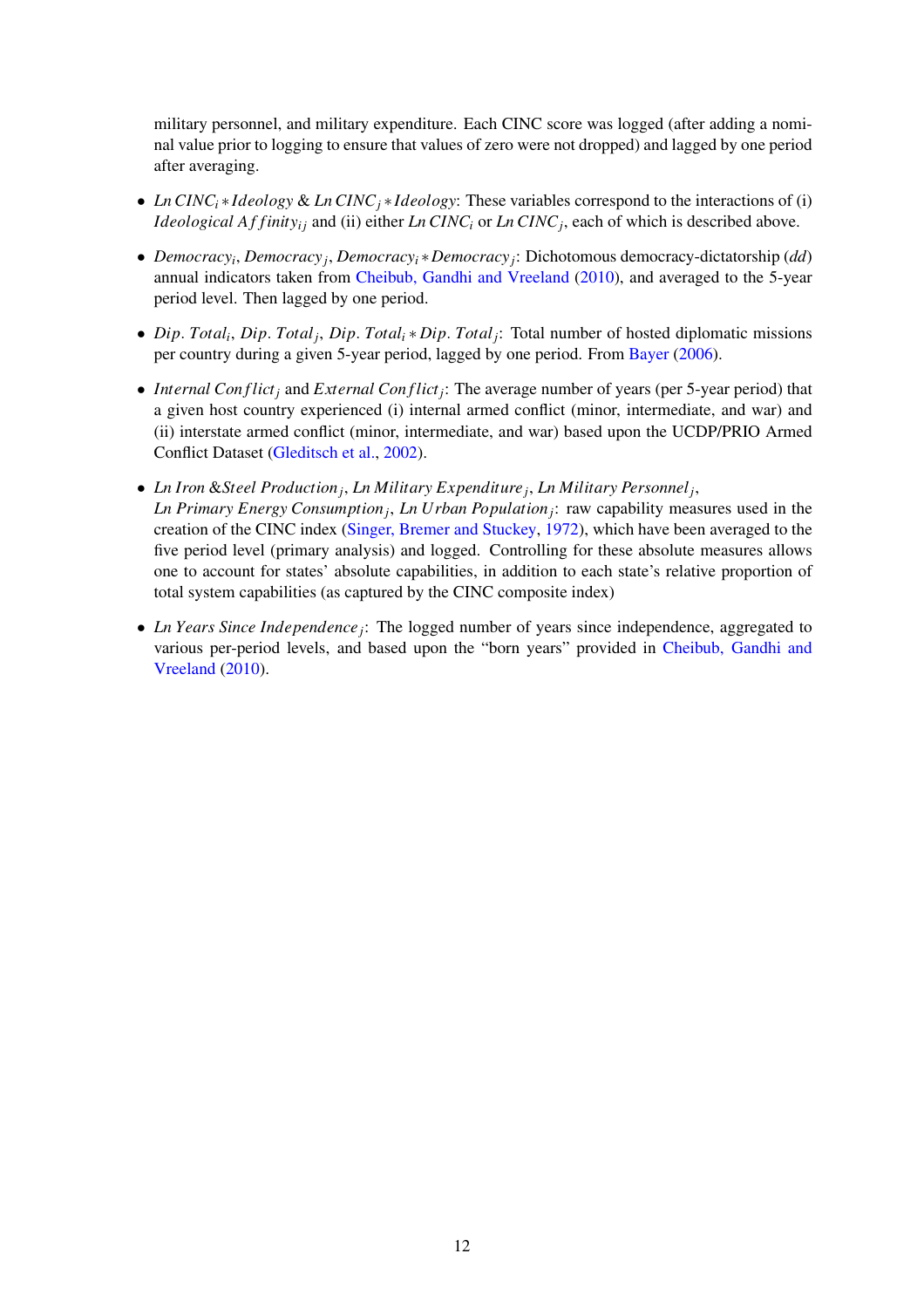|                                         | <b>Median</b>    | <b>Mean</b> | Std. Dev. | Min              | <b>Max</b>   |
|-----------------------------------------|------------------|-------------|-----------|------------------|--------------|
| Diplomacy <sub>i</sub>                  | $\overline{0}$   | 0.268       | 0.443     | $\theta$         | 1            |
| Malaria Prevelance;                     | 0.324            | 0.445       | 0.439     | $\overline{0}$   | 1            |
| Percent Tropics;                        | 0.429            | 0.477       | 0.436     | $\overline{0}$   | 1            |
| $Ln\ Distance_{ij}$                     | 8.357            | 8.173       | 0.798     | 4.0168           | 9.422        |
| Ln Dyadic Trade <sub>ii</sub>           | 9.664            | 9.486       | 3.371     | $\theta$         | 20.699       |
| $\emph{Colonial Ties}_{i}$              | $\theta$         | 0.016       | 0.124     | $\overline{0}$   | 1            |
| $Diplomacy_{jati}$                      | $\overline{0}$   | 0.281       | 0.446     | $\overline{0}$   | 1            |
| $Ln$ GDP $pc_i$                         | 8.335            | 8.282       | 1.059     | 4.654            | 10.723       |
| $Ln$ GDP $pc_i$                         | 8.335            | 8.282       | 1.059     | 4.654            | 10.723       |
| Ideological $Affinity_{ij}$             | 0.758            | 0.758       | 0.883     | $-0.915$         | $\mathbf{1}$ |
| $Ln$ $CINCi * Ideology$                 | $-5.474$         | $-5.420$    | 2.879     | $-13.745$        | 9.500        |
| $Ln$ $CINCj * Ideology$                 | $-5.474$         | $-5.420$    | 2.879     | $-13.745$        | 9.500        |
| $Ln$ $CINCi$                            | $-6.940$         | $-6.936$    | 2.200     | $-14.265$        | $-1.124$     |
| $Ln$ $CINCi$                            | $-6.940$         | $-6.936$    | 2.200     | $-14.265$        | $-1.124$     |
| $Democracy_i * Democracy_i$             | $\boldsymbol{0}$ | 0.159       | 0.350     | $\overline{0}$   | $\mathbf{1}$ |
| Democracy <sub>i</sub>                  | $\theta$         | .389        | 0.471     | $\overline{0}$   | 1            |
| Democracy <sub>i</sub>                  | $\theta$         | .389        | 0.471     | $\overline{0}$   | 1            |
| $Dip. Totali * Dip. Totali$             | 910              | 1635.663    | 2061.497  | $\overline{0}$   | 26702        |
| Dip. Total <sub>i</sub>                 | 34               | 39.499      | 30.156    | $\theta$         | 169          |
| Dip. Total <sub>i</sub>                 | 34               | 39.499      | 30.156    | $\overline{0}$   | 169          |
| Internal Conflict <sub>i</sub>          | $\Omega$         | 0.140       | 0.308     | $\theta$         | 1            |
| External Conflict <sub>i</sub>          | $\theta$         | 0.051       | 0.169     | $\overline{0}$   | $\mathbf{1}$ |
| Ln Iron & Steel Production <sub>i</sub> | $\overline{0}$   | 3.192       | 3.812     | $\boldsymbol{0}$ | 11.984       |
| Ln Military Expenditure $_i$            | 11.871           | 11.659      | 3.446     | $\boldsymbol{0}$ | 19.471       |
| Ln Military Personnel <sub>i</sub>      | 3.497            | 3.451       | 1.915     | $\boldsymbol{0}$ | 8.715        |
| Ln Primary Energy Consumption $_i$      | 8.588            | 8.340       | 3.065     | $\boldsymbol{0}$ | 15.400       |
| Ln Urban Population $_i$                | 6.940            | 6.413       | 2.969     | $\overline{0}$   | 12.980       |
| $Ln$ Years Since Independence,          | 4.111            | 4.244       | 0.671     | 2.708            | 5.953        |

Summary Statistics for Dependent & Independent Variables, Directed Dyad Sample

*Summary Statistics*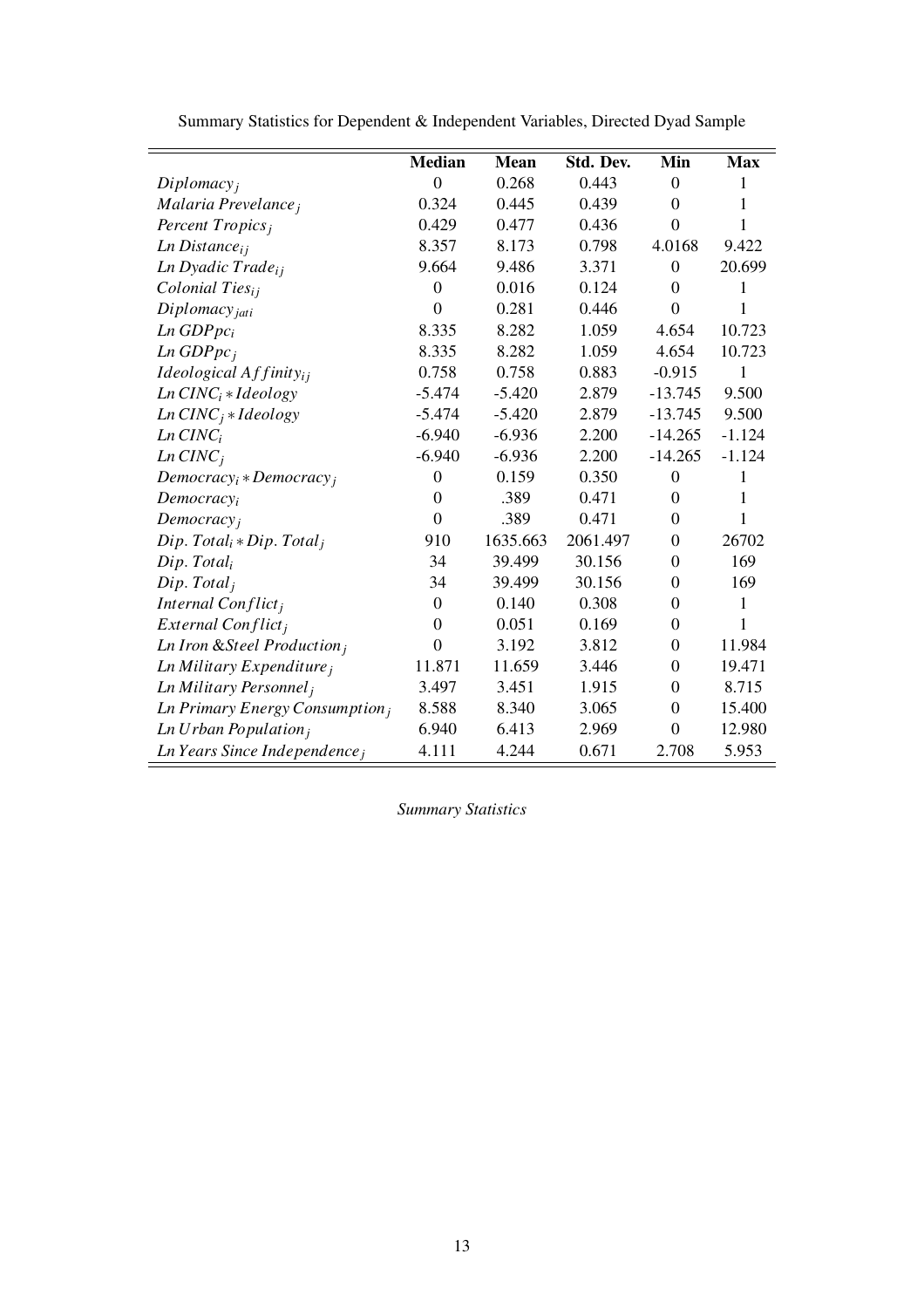|                                                   | <b>Median</b> | <b>Mean</b> | Std. Dev. | Min       | <b>Max</b> |
|---------------------------------------------------|---------------|-------------|-----------|-----------|------------|
| Diplomacy <sub>i</sub>                            | 32            | 37.573      | 30.008    | $\Omega$  | 171        |
| Malaria Prevelance,                               | 0.324         | 0.445       | 0.439     | $\Omega$  |            |
| Percent $Tropicsi$                                | 0.355         | 0.449       | 0.436     | $\Omega$  |            |
| $Ln$ Remoteness $_i$                              | 8.062         | 8.144       | 0.325     | 6.767     | 9.130      |
| Ln Trade <sub>i</sub>                             | 750.574       | 769.656     | 547.419   | $\Omega$  | 2482.652   |
| Ln GDPpc <sub>i</sub>                             | 8.117         | 8.130       | 1.030     | 5.511     | 10.667     |
| $Ln$ $CINCi$                                      | $-6.789$      | $-6.840$    | 2.155     | $-14.265$ | $-1.124$   |
| Democracy <sub>i</sub>                            | $\Omega$      | 0.377       | 0.466     | $\Omega$  |            |
| Internal Conflict <sub>i</sub>                    | $\Omega$      | 0.130       | 0.298     | $\Omega$  | 1          |
| External Conflict <sub>i</sub>                    | $\Omega$      | 0.056       | 0.178     | $\Omega$  |            |
| Ln Iron & Steel Production <sub>i</sub>           | $\Omega$      | 3.159       | 3.784     | $\Omega$  | 11.984     |
| $Ln$ Military Expenditure,                        | 11.764        | 11.568      | 3.326     | $\Omega$  | 19.471     |
| Ln Military Personnel <sub>i</sub>                | 3.509         | 3.482       | 1.918     | $\Omega$  | 8.715      |
| <b>Ln Primary Energy Consumption</b> <sub>i</sub> | 8.476         | 8.148       | 3.143     | $\theta$  | 15.400     |
| Ln Urban Population $_i$                          | 6.908         | 6.409       | 2.911     | $\Omega$  | 12.980     |
| Ln Years Since Independence $_i$                  | 4.174         | 4.297       | 0.657     | 2.708     | 5.953      |

Summary Statistics for Dependent & Independent Variables, Monadic Sample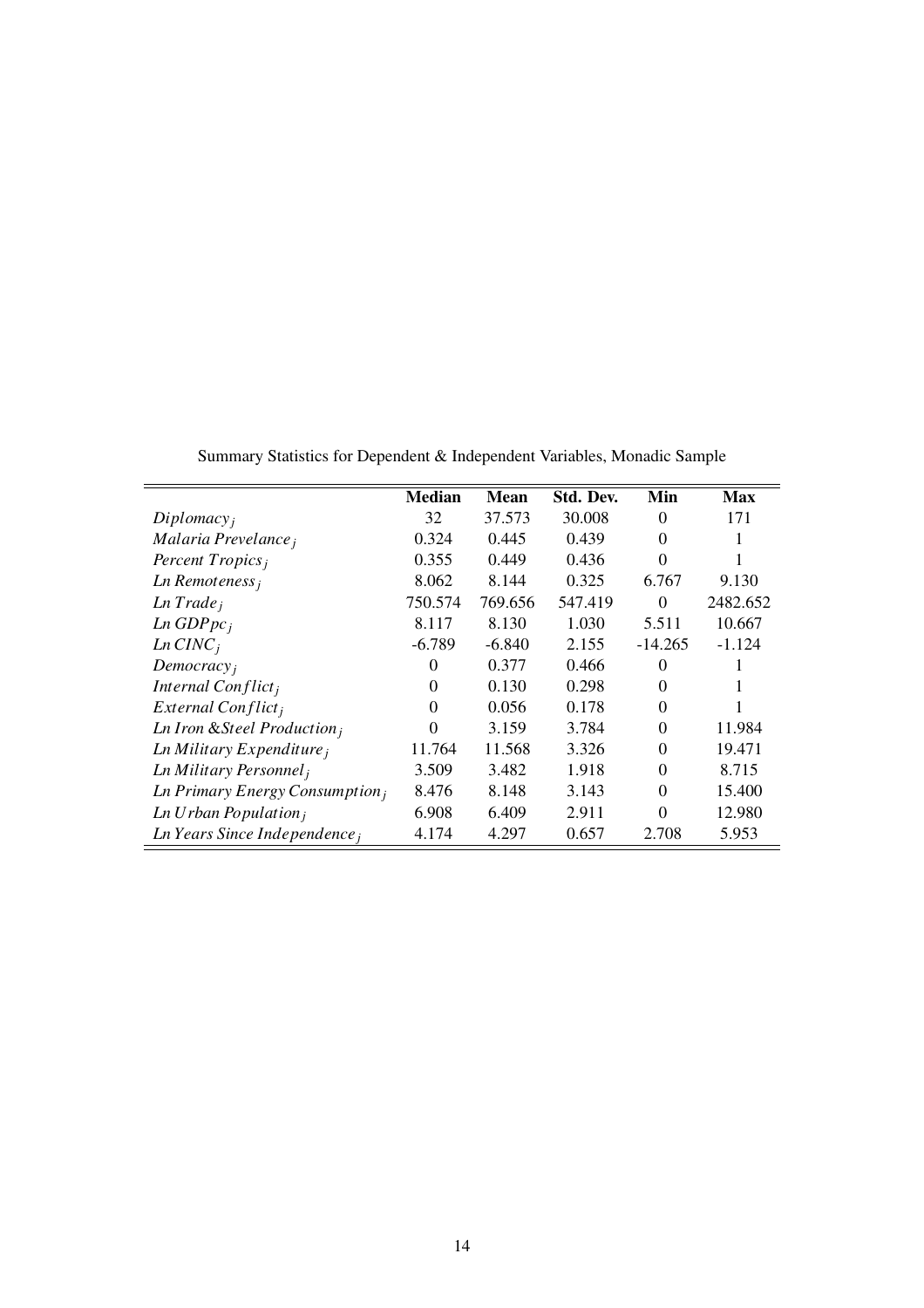#### *Robustness Models*

Our primary dependent variables—*Diplomacy<sub>i at j</sub>* and *Sum Diplomacy<sub>at j</sub>—are binary* and count variables, respectively. In our main paper, we accordingly analyze these variables with logit and negative binomial models, while including a range of control variables and fixed effects for directed dyad or country, alongside fixed effects for time periods within our full model specifications. We then also consider these various dependent variables and specifications with system GMM models in the main paper. This primary paper analysis illustrates that our findings are robust to eight distinct model specifications. This current section instead illustrates the robustness of our results in light of 60 different model specifications—two of which were reported in our primary analysis.

We specifically begin by exploring a variety of additional modeling frameworks for these primary model specifications. To do so, we separately present tables that include a larger set of model specifications for (i) *Diplomacy<sub>i at j</sub>* and (ii) *Sum Diplomacy<sub>at j</sub>* in Tables 3 and 4, respectively. Tables 3-4 begin by re-estimating our primary GMM specifications. We then present a vanilla logit (or negative binomial) model that includes all primary variables considered in the main paper, alongside several time-invariant variables that we were unable to include in our primary fixed effects specification: *Percent Tropics<sub>i</sub>*, *Colonial Ties<sub>i</sub><sub>i</sub>*, and *Ln Distance<sub>i</sub>* (or its average across all countries, *Ln Remoteness<sub>i</sub>*, within our monadic models). This is followed by an additional vanilla logit or negative binomial model that employs an identical specification, but with standard errors clustered on directed dyad (in the case of *Diplomacyi at j*) or country (in the case of *Sum Diplomacyat j*). When then (re)report our main paper's fixed effect specifications; followed by a comparable set of random effects specification.<sup>19</sup> As can be seen in Tables 3-4, our findings hold across each and every one of these alternative modeling set-ups.

The above analysis demonstrates the robustness of our findings to a variety of potential confounds, and under a number of adjustments for the TSCS nature of our sample. Each of the primary fiveyear aggregation-models reported in Tables 3-4 are then re-estimated while using non-lagged independent and control variables in Tables 5-6. These robustness models indicate that our findings for *Malaria Prevelance*; remain significant when using a more temporally proximate measure of our independent and control variables. To ensure that the inclusion of non-malaria countries in our sample is not affecting our results, Tables 7-8 alternatively re-estimate our primary model specifications (i.e., those reported in Table 3-4) when omitting all directed dyads (or in the case of our negative binomial set-up, countries) that saw *country<sub>i</sub>* exhibit a malaria rate of zero. As can be seen in these additional tables, these omissions reduce our sample sizes substantially (especially in light of the number of fixed effects included in several specifications), but yield generally consistent results with those discussed above.

We next report the results (Tables 9-10) obtained from our models of *Diplomacyi at j* and *Sum Diplomacyat j* when they are re-estimated while using a more conservative (i.e., non-interpolated) measure of *Malaria Prevelance*<sup>20</sup> Tables 9-10 demonstrate that our findings for *Diplomacyi at j* remain consistent across every model specification considered when this historical *Malaria Prevelancej* measure is implemented as our primary independent variable (Table 9); and maintain the anticipated sign, and in several cases statistical significance, within our comparable models of *Diplomacyi at j* (Table 10). Tables 11-12 then additionally provide a comparable set of models that use an alternative—but more temporally problematic—measure of population-based *Malaria Prevelancej* <sup>21</sup> so as to show that our conclusions are generally robust to this alternate operationalization of *Malaria Prevelancej*, although note that in the monadic GMM model, the coefficient—although still in the expected direction—is not longer statistically significant to conventional levels ( $p = .13$ ).

We now turn to further address concerns over a host nations' diplomatic-appointment (un)desirability,

<sup>&</sup>lt;sup>19</sup>Note that these fixed and random effects models are not fully comparable via, e.g., a Hausman test as the fixed effects specification omits variables and observations due to the non-varying nature of (i) the dependent variable (for some cases) and (ii) a number of controls.

 $^{20}$ Due to lack of variation across different time periods in the noninterpolated malaria measure we were forced to rely on deeper lag of the DV and IV for instruments in the dyadic model.

 $21$ This measure is more temporally inaccurate for our purposes as it is based off of population measures that were not available in real-time to diplomats during the years it is coded for.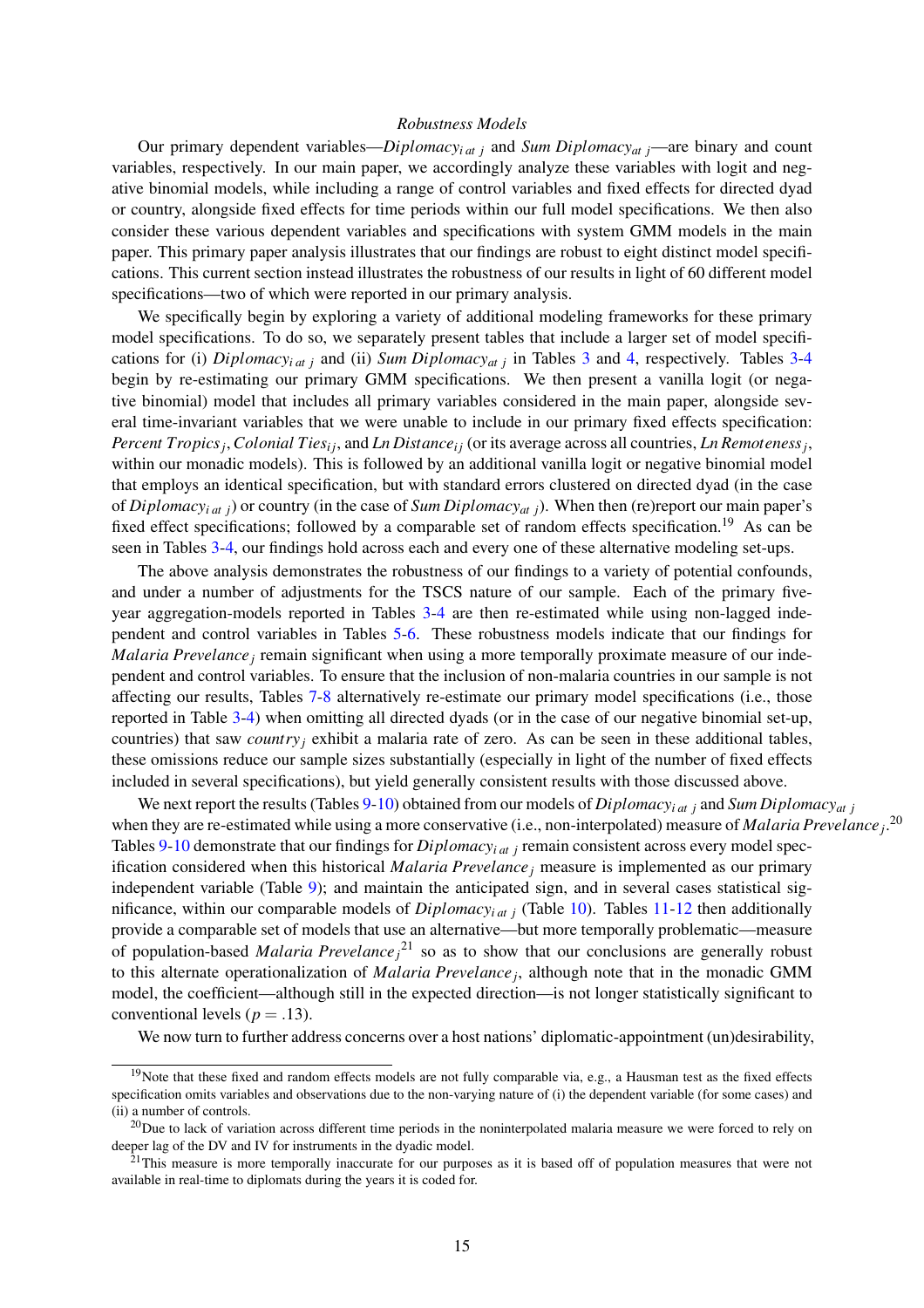as well as the network dependencies that have been found to underlie diplomatic ties (Neumayer, 2008; Kinne, 2014). To this end, Tables 13-14 evaluate a set of expanded-control models that further control for each host country's ongoing levels intrastate and interstate conflict, raw CINC capabilities measures (e.g., energy consumption, urban population), and (logged) time since independence.<sup>22</sup> As above, our results remain generally robust to these additional control variables.

<sup>&</sup>lt;sup>22</sup>Due to the large number of controls and autocorrelation, our GMM models ran into convergence issues, forcing us to use deeper lags in these models.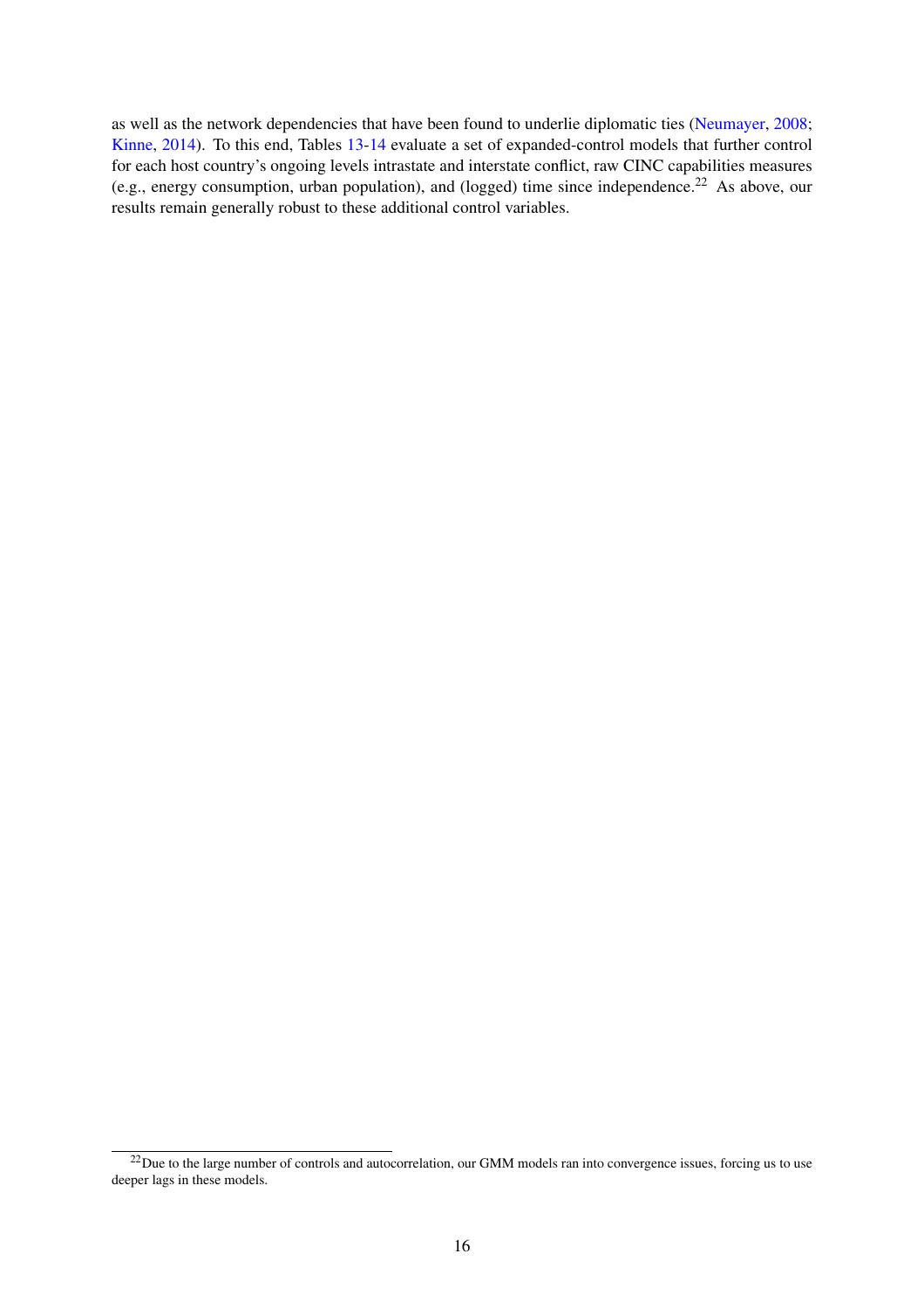|                                   | <b>GMM</b>  | Pooled     | <b>Clustered SEs</b> | Dir-Dyad FEs | Dir-Dyad REs |
|-----------------------------------|-------------|------------|----------------------|--------------|--------------|
| Malaria Prevelance <sub>i</sub>   | $-0.072***$ | $-170***$  | $-170**$             | $-416***$    | $-.230***$   |
|                                   | (.012)      | (.041)     | (.059)               | (.093)       | (.073)       |
| Percent Tropics <sub>j</sub>      |             | .592***    | .592***              |              | .882***      |
|                                   |             | (.036)     | (.054)               |              | (.081)       |
| $Ln\ Distance_{ij}$               |             | $-.849***$ | $-.849***$           |              | $-1.547***$  |
|                                   |             | (.016)     | (.026)               |              | (.039)       |
| Ln Dyadic Trade <sub>ij</sub>     | $.031***$   | $.205***$  | $.205***$            | .220***      | $-.318***$   |
|                                   | (.001)      | (.006)     | (.009)               | (.014)       | (.010)       |
| Colonial Ties <sub>ij</sub>       |             | 1.869***   | 1.878***             |              | 3.286***     |
|                                   |             | (.132)     | (.215)               |              | (.269)       |
| Diplomacy <sub>j at i</sub>       | .487***     | 2.318***   | 2.318***             | $1.250***$   | 2.343***     |
|                                   | (.005)      | (.022)     | (.032)               | (.040)       | (.036)       |
| $Ln$ GDP $pc_i$                   | .0008       | .080***    | $.080***$            | $-.142**$    | $.157***$    |
|                                   | (.002)      | (.012)     | (.019)               | (.061)       | (.026)       |
| Ln GDPpc <sub>j</sub>             | $-.016***$  | .248***    | .248***              | .318***      | .497***      |
|                                   | (.004)      | (.016)     | (.024)               | (.062)       | (.033)       |
| Ideological $Affinity_{ij}$       | $-0.201***$ | .144       | .144                 | 4.206***     | $1.107***$   |
|                                   | (0.026)     | (.184)     | (.326)               | (.521)       | (.346)       |
| $Ln$ $CINCi * Ideology$           | $-.007***$  | $.107***$  | $.107***$            | $.276***$    | $.143***$    |
|                                   | (.003)      | (.018)     | (.032)               | (.053)       | (.034)       |
| $Ln$ $CINC_j * Ideology$          | $-.033***$  | $-.122***$ | $-112***$            | $.224***$    | $-.044$      |
|                                   | (.003)      | (.019)     | (.032)               | (.054)       | (.036)       |
| $Ln$ $CINCi$                      | .038***     | .380***    | .380***              | .552***      | .750***      |
|                                   | (.002)      | (.015)     | (.026)               | (.074)       | (.030)       |
| $Ln$ $CINCj$                      | $.0383***$  | .419***    | .419***              | $-.072$      | .700***      |
|                                   | (.002)      | (.016)     | (.027)               | (.075)       | (.033)       |
| $Democracy_i * Democracy_i$       | $.048***$   | .433***    | .433***              | $-.437***$   | .063         |
|                                   | (.006)      | (.044)     | (.061)               | (.092)       | (.074)       |
| Democracy <sub>i</sub>            | $.018**$    | .274 ***   | $.274***$            | $.263***$    | $.421***$    |
|                                   | (.005)      | (.031)     | (.044)               | (.075)       | (.057)       |
| Democracy <sub>j</sub>            | $-0.056***$ | $-.406***$ | $-.406***$           | $-.065$      | $-.252***$   |
|                                   | (.005)      | (.032)     | (.046)               | (.077)       | (.058)       |
| $\sigma_{\!\scriptscriptstyle U}$ |             |            |                      |              | 2.231        |
|                                   |             |            |                      |              | (.029)       |
| $\rho$                            |             |            |                      |              | .621         |
|                                   |             |            |                      |              | (.007)       |
| $\cal N$                          | 105,039     | 103,493    | 103,493              | 36,955       | 103,493      |

Determinants of Directed Diplomatic Representation, Main Specifications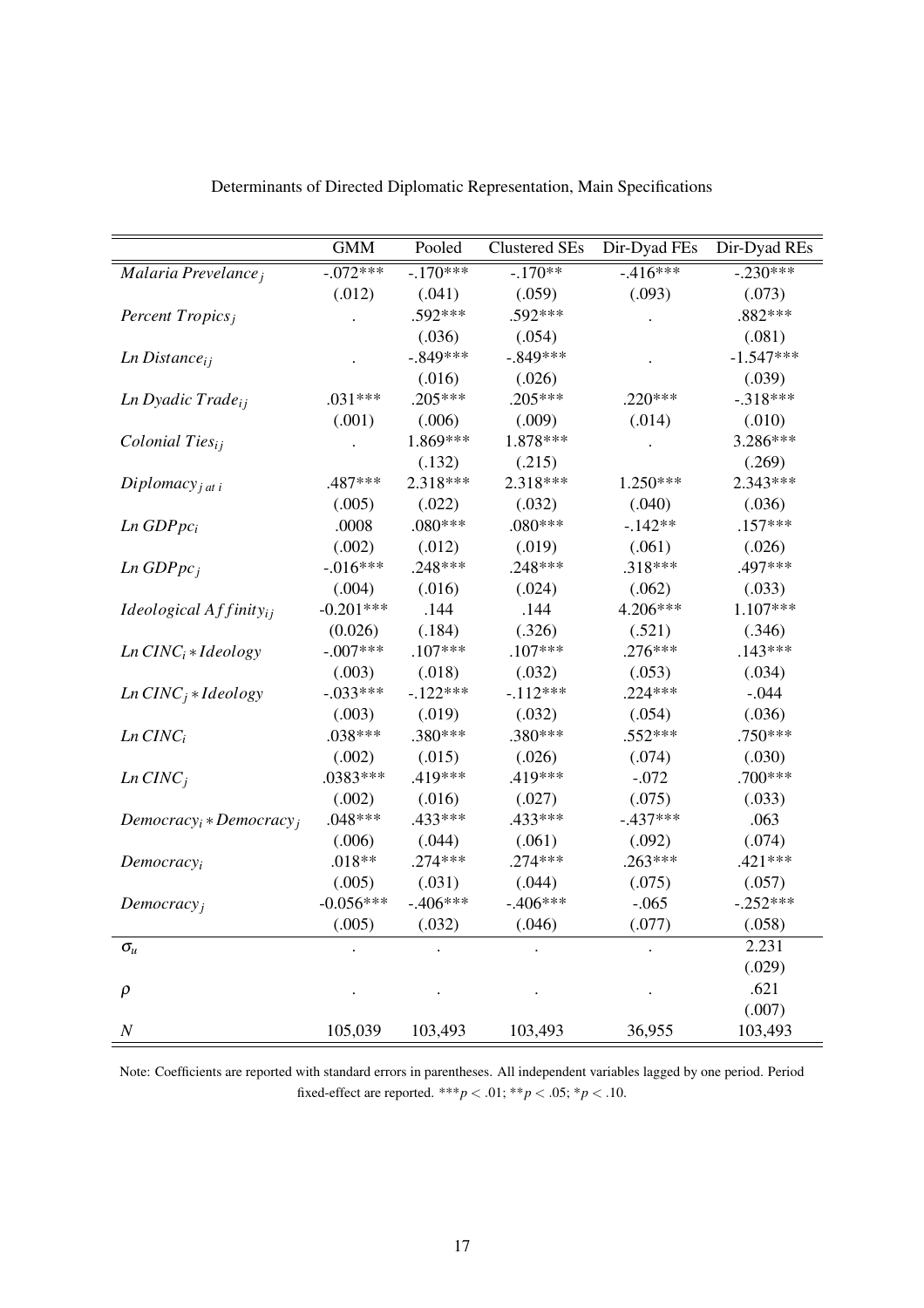|                              | <b>GMM</b>  | Pooled     | <b>Clustered SEs</b> | Receiver FEs | <b>Receiver REs</b> |
|------------------------------|-------------|------------|----------------------|--------------|---------------------|
| Malaria Prevelance;          | $-15.272**$ | $-160***$  | $-.160**$            | $-.097**$    | $-119***$           |
|                              | (7.456)     | (.039)     | (.065)               | (.047)       | (.043)              |
| Percent Tropics <sub>i</sub> |             | $.218***$  | .218***              |              | 253***              |
|                              |             | (.034)     | (.073)               |              | (.057)              |
| Ln Global Trade <sub>j</sub> | $0.048***$  | $.001***$  | $.001***$            | $.001***$    | $.001***$           |
|                              | (.006)      | (.0001)    | (.0001)              | (.0001)      | (.0001)             |
| $Ln$ GDP $pc_i$              | $-3.241$    | $.048***$  | $.048*$              | $-.039$      | .024                |
|                              | (2.684)     | (.017)     | (.028)               | (.035)       | (.024)              |
| $Ln$ $CINCi$                 | 3.963***    | $.144***$  | $.144***$            | $.064***$    | $.155***$           |
|                              | (1.222)     | (.010)     | (.017)               | (.031)       | (.013)              |
| Democracy <sub>i</sub>       |             | $-.096***$ | $-.096***$           | $-.047$      | $-.056$             |
|                              |             | (.026)     | (.036)               | (.030)       | (.028)              |
| $Ln$ Remoteness <sub>i</sub> |             | $-.298***$ | $-.298***$           |              | $-.374***$          |
|                              |             | (.035)     | (.071)               |              | (.060)              |
| $\alpha$                     |             | 0.068      | 0.068                |              |                     |
|                              |             | (.005)     | (.011)               |              |                     |
| ln r                         |             |            |                      |              | 3.719               |
|                              |             |            |                      |              | (.160)              |
| ln s                         |             |            |                      |              | 3.858               |
|                              |             |            |                      |              | (.178)              |
| $\boldsymbol{N}$             | 1,085       | 1,072      | 1,072                | 1,066        | 1,072               |

Determinants of Monadic Diplomatic Representation, Main Specifications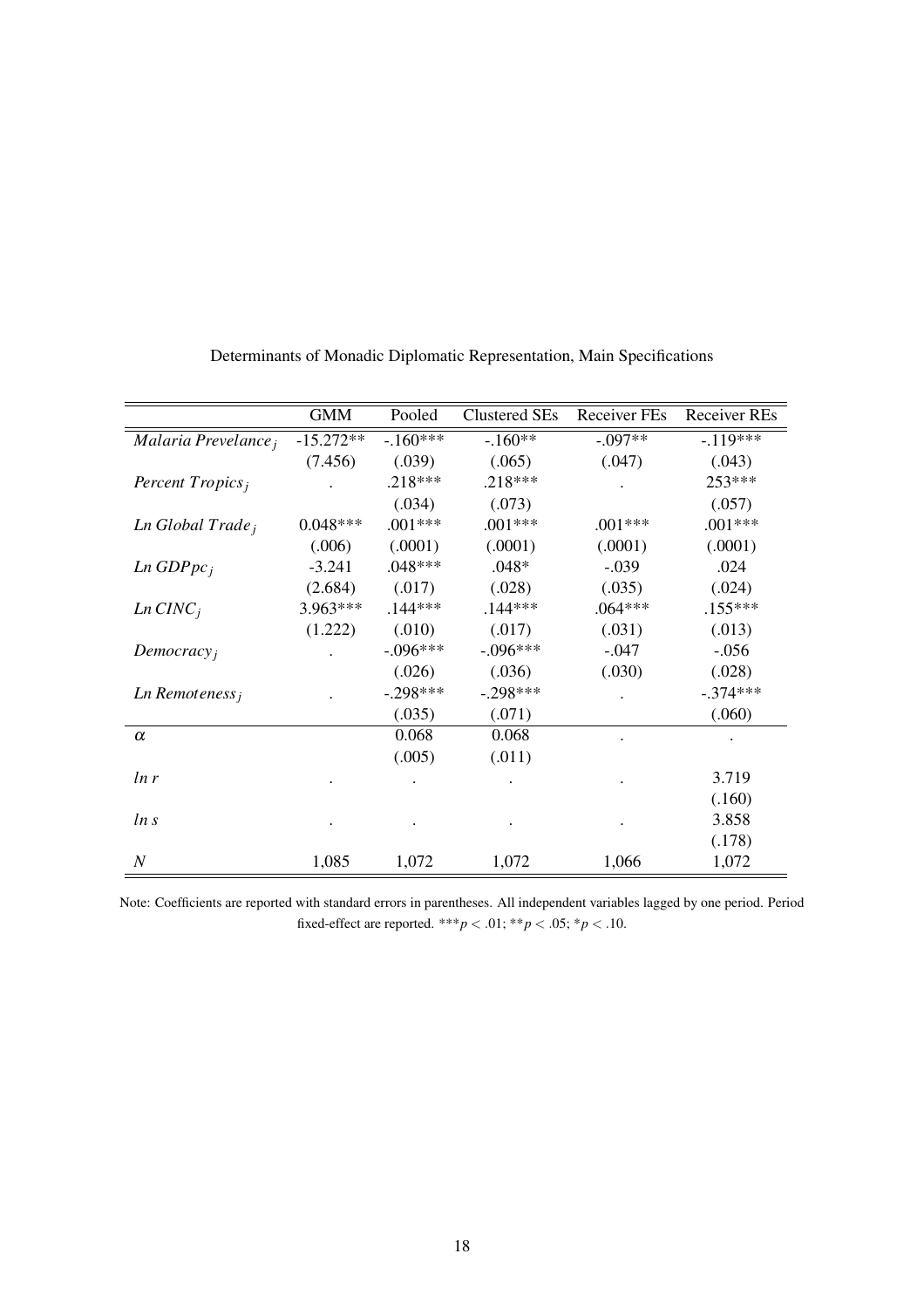|                                    | <b>GMM</b>  | Pooled      | Clustered SEs | Dir-Dyad FEs | Dir-Dyad REs |
|------------------------------------|-------------|-------------|---------------|--------------|--------------|
| Malaria Prevelance;                | $-0.070***$ | $-0.296***$ | $-0.296**$    | $-0.604***$  | $-.455***$   |
|                                    | (.012)      | (.039)      | (.058)        | (.094)       | (.072)       |
| Percent Tropics <sub>j</sub>       |             | $.678***$   | $.678***$     |              | .928***      |
|                                    |             | (.034)      | (.052)        |              | (.077)       |
| $Ln\ Distance_{ij}$                |             | $-.721***$  | $-.721***$    |              | $-1.281***$  |
|                                    |             | (.014)      | (.023)        |              | (.035)       |
| Ln Dyadic Trade <sub>ii</sub>      | $0.021***$  | $.156***$   | $.156***$     | $.135***$    | $-.214***$   |
|                                    | (.001)      | (.005)      | (.007)        | (.011)       | (.008)       |
| Colonial Ties <sub>ij</sub>        |             | 1.240***    | 1.240***      |              | 2.278***     |
|                                    |             | (.097)      | (.137)        |              | (.217)       |
| Diplomacy <sub>j at i</sub>        | .560***     | 2.629***    | 2.629***      | 2.185***     | 3.235***     |
|                                    | (.005)      | (.020)      | (.030)        | (.039)       | (.036)       |
| Ln GDPpc <sub>i</sub>              | .003        | .066***     | .066***       | $-.380***$   | .087***      |
|                                    | (.002)      | (.011)      | (.018)        | (.054)       | (.024)       |
| $Ln$ GDP $pcj$                     | $-0.015***$ | $.212***$   | $.212***$     | .048         | .836***      |
|                                    | (.004)      | (.015)      | (.022)        | (.053)       | (.030)       |
| <i>Ideological</i> $Affinity_{ij}$ | $-.152***$  | .196        | .196          | 1.186***     | $.615*$      |
|                                    | (.020)      | (.168)      | (.271)        | (.466)       | (.327)       |
| $Ln$ $CINCi * Ideology$            | $-.002$     | $.129***$   | $.129***$     | .014         | $.112***$    |
|                                    | (.002)      | (.016)      | (.026)        | (.048)       | (.032)       |
| $Ln$ $CINC_j * Ideology$           | $-.027***$  | $-.105***$  | $-.105***$    | $.131***$    | $-.057*$     |
|                                    | (.002)      | (.018)      | (.027)        | (.049)       | (.035)       |
| $Ln$ $CINCi$                       | $0.031***$  | $.328***$   | .328***       | .450***      | .694***      |
|                                    | (.002)      | (.014)      | (.022)        | (.069)       | (.029)       |
| $Ln$ $CINCj$                       | $0.031***$  | $.363***$   | $.363***$     | $-.132*$     | $.616***$    |
|                                    | (.002)      | (.015)      | (.023)        | (.071)       | (.031)       |
| $Democracy_i * Democracy_i$        | $.033***$   | $.311***$   | $.311***$     | $-.836***$   | $-.277***$   |
|                                    | (.006)      | (.041)      | (.058)        | (.082)       | (.068)       |
| Democracy <sub>i</sub>             | $.032***$   | .376***     | .376***       | .508***      | .668***      |
|                                    | (.004)      | (.030)      | (.042)        | (.075)       | (.053)       |
| Democracy <sub>i</sub>             | $-.044***$  | $-.396***$  | $-.396***$    | $-.096$      | $-194***$    |
|                                    | (.004)      | (.031)      | (.044)        | (.070)       | (.054)       |
| $\sigma_{\!\scriptscriptstyle U}$  |             |             |               |              | 2.275        |
|                                    |             |             |               |              | (.030)       |
| $\rho$                             |             |             |               |              | .612         |
|                                    |             |             |               |              | (.006)       |
| $\cal N$                           | 126,417     | 124,562     | 124,562       | 50,497       | 124,562      |

Determinants of Directed Diplomatic Representation, 5-year Aggregations With Non-lagged Covariates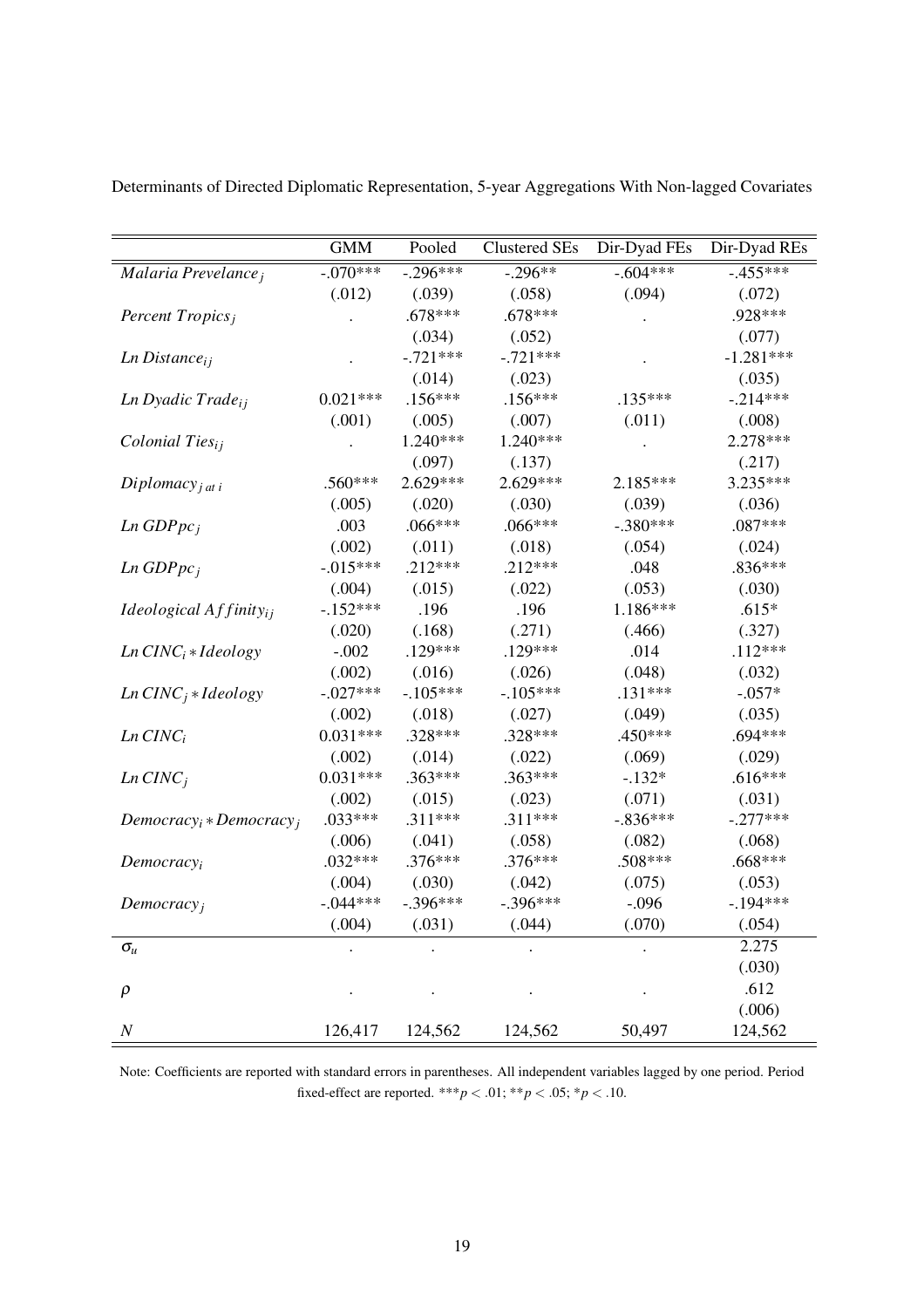|                              | <b>GMM</b>  | Pooled     | <b>Clustered SEs</b> | Receiver FEs | <b>Receiver REs</b> |
|------------------------------|-------------|------------|----------------------|--------------|---------------------|
| Malaria Prevelance,          | $-18.059**$ | $-.258***$ | $-.258**$            | $-0.274***$  | $-.274***$          |
|                              | (7.556)     | (.050)     | (.080)               | (.061)       | (.055)              |
| Percent $Tropicsi$           |             | $.290***$  | .290***              |              | .286***             |
|                              |             | (.044)     | (.090)               |              | (.064)              |
| Ln Global Trade <sub>j</sub> | $.045***$   | $.001***$  | $.001***$            | $.001***$    | $.001***$           |
|                              | (.006)      | (.0001)    | (.0001)              | (.0001)      | (.0001)             |
| $Ln$ GDP $pc_i$              | $-5.342*$   | $.037*$    | .037                 | $-.074*$     | $-.008$             |
|                              | (2.814)     | (.022)     | (.034)               | (.039)       | (.008)              |
| $Ln$ $CINCi$                 | 4.247***    | $.159***$  | $.159***$            | $.203***$    | $.193***$           |
|                              | (1.176)     | (.012)     | (.020)               | (.030)       | (.016)              |
| Democracy <sub>i</sub>       | $-3.240$    | $-.087***$ | $-.087**$            | $-.081**$    | $-.072**$           |
|                              | (2.530)     | (.032)     | (.043)               | (.037)       | (.036)              |
| $Ln$ Remoteness <sub>i</sub> |             | $-.248***$ | $-.248***$           |              | $-.256***$          |
|                              |             | (.045)     | (.093)               |              | (.070)              |
| $\alpha$                     |             | 0.142      | 0.142                |              |                     |
|                              |             | (.008)     | (.018)               |              |                     |
| ln r                         |             |            |                      |              | 3.179               |
|                              |             |            |                      |              | (.166)              |
| ln s                         |             |            |                      |              | 4.141               |
|                              |             |            |                      |              | (.189)              |
| $\boldsymbol{N}$             | 1,239       | 1,224      | 1,224                | 1,238        | 1,224               |

Determinants of Monadic Diplomatic Representation, Non-Lagged Covariates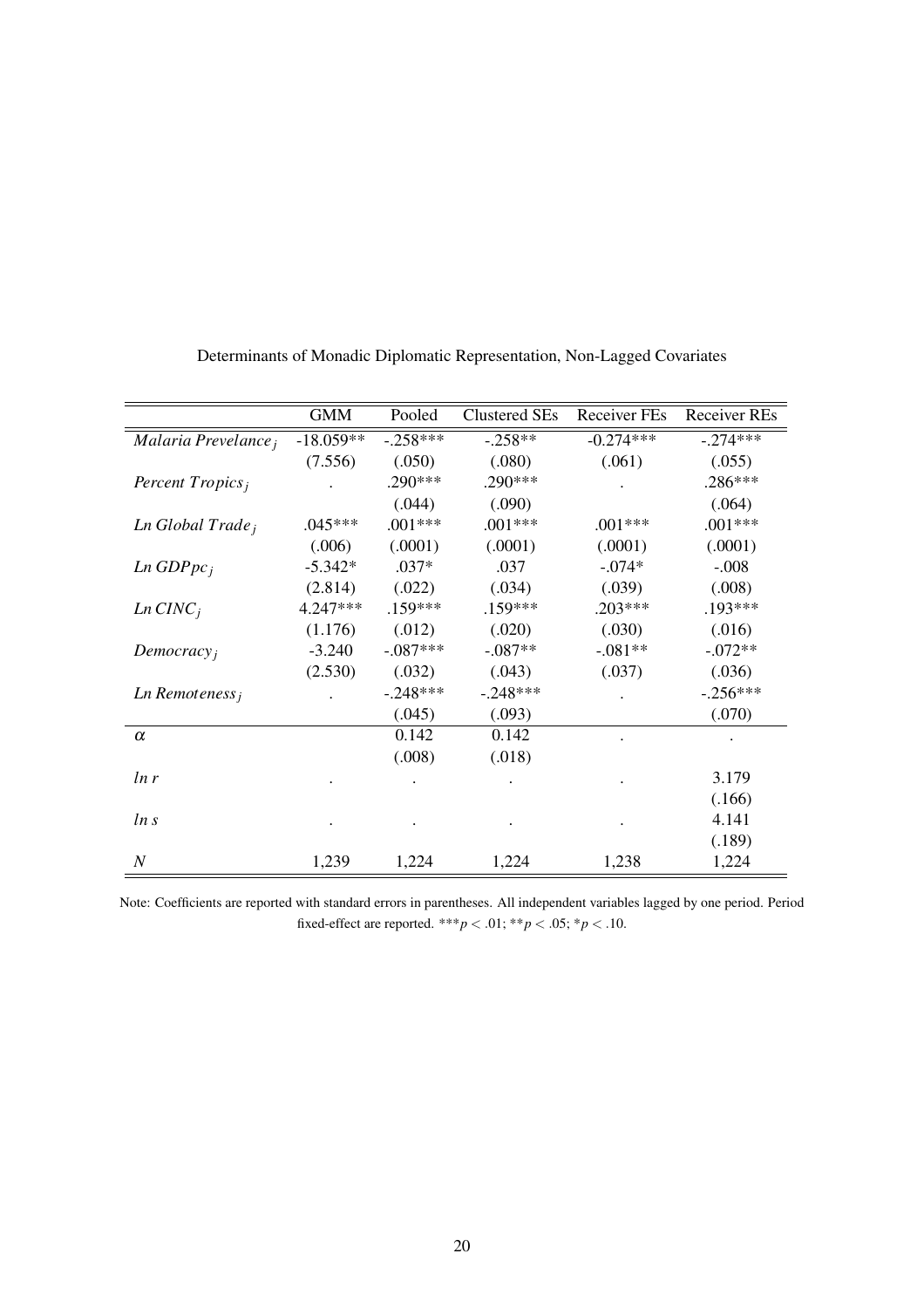|                                   | <b>GMM</b>  | Pooled      | <b>Clustered SEs</b> | Dir-Dyad FEs | Dir-Dyad REs |
|-----------------------------------|-------------|-------------|----------------------|--------------|--------------|
| Malaria Prevelance;               | $-0.054***$ | $-422***$   | $-422**$             | $-340***$    | $-428***$    |
|                                   | (.013)      | (.050)      | (.071)               | (.114)       | (.090)       |
| Percent Tropics;                  |             | $.620***$   | $.620***$            |              | $.527***$    |
|                                   |             | (.046)      | (.068)               |              | (.108)       |
| $Ln\ Distance_{ij}$               |             | $-1.051***$ | $-1.051***$          |              | $-2.053***$  |
|                                   |             | (.021)      | (.035)               |              | (.056)       |
| Ln Dyadic Trade <sub>ij</sub>     | $.029***$   | $.174***$   | $.174***$            | $.178***$    | $-.253***$   |
|                                   | (.001)      | (.007)      | (.010)               | (.015)       | (.012)       |
| Colonial Ties <sub>ij</sub>       |             | $1.236***$  | 1.236***             |              | 2.423***     |
|                                   |             | (.186)      | (.295)               |              | (.386)       |
| $Diplomacy_{j \text{ at } i}$     | .509***     | 2.300***    | 2.300***             | 1.208***     | 2.337***     |
|                                   | (.006)      | (.029)      | (.041)               | (.053)       | (.049)       |
| $Ln$ GDP $pc_i$                   | .002        | $.145***$   | $.145***$            | $-.334**$    | $.332***$    |
|                                   | (.003)      | (.016)      | (.025)               | (.086)       | (.036)       |
| $Ln$ GDP $pc_i$                   | $-.004$     | $.201***$   | $.201***$            | $.537***$    | .449***      |
|                                   | (.004)      | (.018)      | (.029)               | (.084)       | (.041)       |
| Ideological $Affinity_{ii}$       | $-0.130***$ | $.716***$   | .716                 | 3.677***     | 1.824 ***    |
|                                   | (0.041)     | (.267)      | (.492)               | (.782)       | (.503)       |
| $Ln$ $CINCi * Ideology$           | $-.022***$  | .003        | .003                 | $-.015$      | $-.105*$     |
|                                   | (.004)      | (.028)      | (.046)               | (.091)       | (.056)       |
| $Ln$ CINC <sub>i</sub> * Ideology | $-0.012***$ | 0.027       | 0.027                | $.334***$    | 0.204        |
|                                   | (.005)      | (.029)      | (.047)               | (.079)       | (.055)       |
| $Ln$ $CINCi$                      | $.052***$   | $.532***$   | $.532***$            | $1.243***$   | 1.131***     |
|                                   | (.003)      | (.026)      | (.042)               | (.114)       | (.053)       |
| $Ln$ $CINCj$                      | $.015***$   | $.291***$   | $.291***$            | $-.592***$   | $.441***$    |
|                                   | (.004)      | (.025)      | (.041)               | (.114)       | (.049)       |
| $Democracy_i * Democracy_i$       | $.066***$   | .580***     | .580***              | $-.530***$   | .113         |
|                                   | (.009)      | (.065)      | (.086)               | (.131)       | (.109)       |
| Democracy <sub>i</sub>            | $.011*$     | .219***     | $.219***$            | $.167*$      | .379***      |
|                                   | (.006)      | (.036)      | (.051)               | (.090)       | (.067)       |
| Democracy <sub>i</sub>            | $-0.067***$ | $-.520***$  | $-.520***$           | $-.040$      | $-.285***$   |
|                                   | (.007)      | (.047)      | (.065)               | (.106)       | (.083)       |
| $\sigma_u$                        |             |             |                      |              | 2.440        |
|                                   |             |             |                      |              | (.045)       |
| $\rho$                            |             |             |                      |              | .644         |
|                                   |             |             |                      |              | (.009)       |
| $\cal N$                          | 63,182      | 63,182      | 63,182               | 21,398       | 63,182       |

Determinants of Directed Diplomatic Representation, Omitting Non-Malarial Diplomatic Host Countries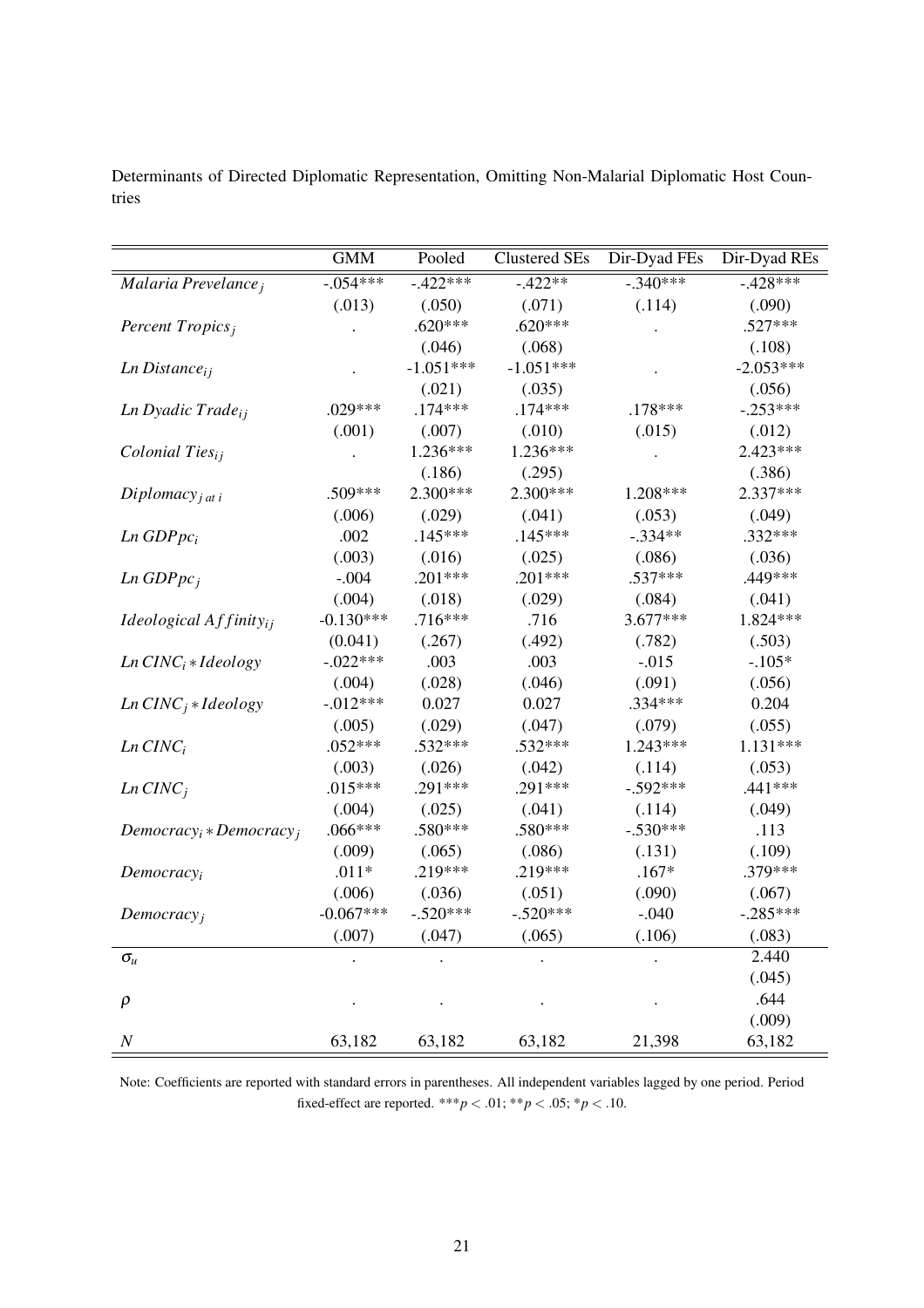|                              | <b>GMM</b> | Pooled     | <b>Clustered SEs</b> | <b>Receiver FEs</b> | <b>Receiver REs</b> |
|------------------------------|------------|------------|----------------------|---------------------|---------------------|
| Malaria Prevelance;          | $-2.736$   | $-.207***$ | $-.207**$            | $-.076$             | $-155***$           |
|                              | (5.438)    | (.049)     | (.070)               | (.059)              | (.052)              |
| Percent $Tropicsi$           |            | $.254***$  | $.254***$            |                     | 244***              |
|                              |            | (.044)     | (.077)               |                     | (.069)              |
| Ln Global Trade <sub>j</sub> | $.055**$   | $.001***$  | $.001***$            | $.001***$           | $.001***$           |
|                              | (.009)     | (.0001)    | (.0001)              | (.0001)             | (.0001)             |
| $Ln$ GDP $pc_i$              | 2.899*     | $.058***$  | $.058*$              | $-.037$             | .038                |
|                              | (1.505)    | (.020)     | (.033)               | (.049)              | (.029)              |
| $Ln$ $CINCj$                 | .811       | $.144***$  | $.144***$            | $.068***$           | $.136***$           |
|                              | (1.252)    | (.015)     | (.026)               | (.042)              | (.018)              |
| Democracy <sub>j</sub>       | $-4.472**$ | $-.096***$ | $-.037***$           | $-.064$             | $-.043$             |
|                              | (1.893)    | (.026)     | (.034)               | (.039)              | (.034)              |
| $Ln$ Remoteness <sub>i</sub> |            | $-413***$  | $-413***$            |                     | $-.481***$          |
|                              |            | (.035)     | (.094)               |                     | (.070)              |
| $\alpha$                     |            | 0.076      | 0.076                |                     |                     |
|                              |            | (.006)     | (.013)               |                     |                     |
| ln r                         |            |            |                      |                     | 3.819               |
|                              |            |            |                      |                     | (.194)              |
| ln s                         |            |            |                      |                     | 4.035               |
|                              |            |            |                      |                     | (.216)              |
| N                            | 707        | 707        | 707                  | 705                 | 707                 |

Determinants of Monadic Diplomatic Representation, Omitting Non-Malarial Diplomatic Host Countries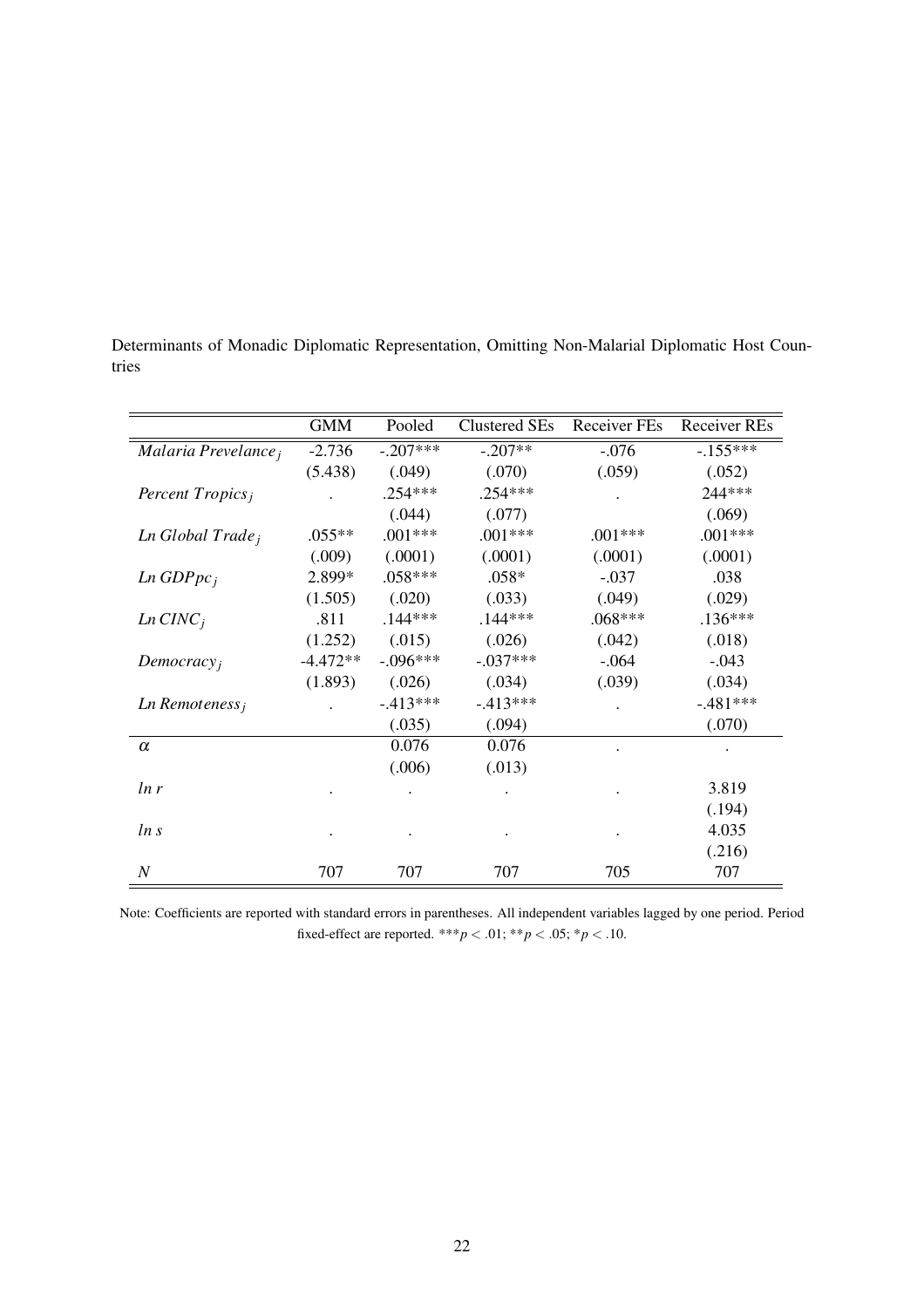|                                    | GMM <sup>1</sup> | Pooled     | <b>Clustered SEs</b> | Dir-Dyad FEs | Dir-Dyad REs |
|------------------------------------|------------------|------------|----------------------|--------------|--------------|
| Alt. Malaria Prevelance;           | $-.027**$        | $-.229***$ | $-.229***$           | $-418***$    | $-319***$    |
|                                    | (.011)           | (.039)     | (.058)               | (.089)       | (.071)       |
| Percent Tropics <sub>i</sub>       |                  | $.619***$  | $.619***$            |              | .922***      |
|                                    |                  | (.035)     | (.053)               |              | (.079)       |
| $Ln\ Distance_{ij}$                |                  | $-.849***$ | $-.849***$           |              | $-1.546***$  |
|                                    |                  | (.016)     | (.026)               |              | (.039)       |
| Ln Dyadic Trade <sub>ij</sub>      | $.031***$        | .205***    | $.205***$            | $.221***$    | $-.319***$   |
|                                    | (.001)           | (.006)     | (.009)               | (.014)       | (.010)       |
| Colonial Ties <sub>ij</sub>        |                  | 1.878***   | 1.878***             |              | 3.285***     |
|                                    |                  | (.132)     | (.215)               |              | (.268)       |
| Diplomacy <sub>j at i</sub>        | 0.489***         | 2.318***   | 2.318***             | $1.252***$   | 2.344***     |
|                                    | (.005)           | (.022)     | (.032)               | (.040)       | (.036)       |
| $Ln$ GDP $pc_i$                    | .001             | .080***    | $.080***$            | $-143**$     | $.157***$    |
|                                    | (.002)           | (.012)     | (.019)               | (.061)       | (.026)       |
| $Ln$ GDP $pcj$                     | $-.003$          | $.241***$  | $.241***$            | .298***      | .484***      |
|                                    | (.004)           | (.015)     | (.024)               | (.062)       | (.033)       |
| <i>Ideological</i> $Affinity_{ij}$ | $-.195***$       | .138       | .138                 | 4.173***     | $1.085***$   |
|                                    | (.025)           | (.185)     | (.326)               | (.522)       | (.346)       |
| $Ln$ $CINCi * Ideology$            | $-.007**$        | $.106***$  | $.106***$            | .278***      | $.143***$    |
|                                    | (.003)           | (.018)     | (.030)               | (.053)       | (.034)       |
| $Ln$ CINC <sub>i</sub> * Ideology  | $-.032***$       | $-.123***$ | $-.123***$           | $.217***$    | $-.048$      |
|                                    | (.003)           | (.019)     | (.032)               | (.054)       | (.036)       |
| $Ln$ $CINCi$                       | .038***          | .380***    | .380***              | .544***      | .750***      |
|                                    | (.002)           | (.015)     | (.026)               | (.074)       | (.031)       |
| $Ln$ $CINCj$                       | .039***          | .421 ***   | .421 ***             | $-.055$      | .704***      |
|                                    | (.002)           | (.016)     | (.028)               | (.075)       | (.033)       |
| $Democracyi * Democracyi$          | $.048***$        | .436***    | .436***              | $-.432***$   | .070         |
|                                    | (.006)           | (.044)     | (.061)               | (.092)       | (.074)       |
| Democracy <sub>i</sub>             | $0.018***$       | $.272***$  | $.272***$            | .259***      | .418***      |
|                                    | (.005)           | (.031)     | (.044)               | (.075)       | (.057)       |
| Democracy <sub>i</sub>             | $-.055***$       | $-.419***$ | $-419***$            | $-.077$      | $-.270***$   |
|                                    | (.005)           | (.032)     | (.046)               | (.077)       | (.058)       |
| $\sigma_{\!u}$                     |                  |            |                      |              | 2.319        |
|                                    |                  |            |                      |              | (.034)       |
| $\rho$                             |                  |            |                      |              | .621         |
|                                    |                  |            |                      |              | (.007)       |
| $\cal N$                           | 105,039          | 103,493    | 103,493              | 36,955       | 103,493      |

Determinants of Directed Diplomatic Representation, Non-Interpolated Malaria Measure

<sup>1</sup> Due to lack of variation across different time periods in the nonitrapolated malaria measure we were forced to rely on deeper lag of the DV and IV as instruments.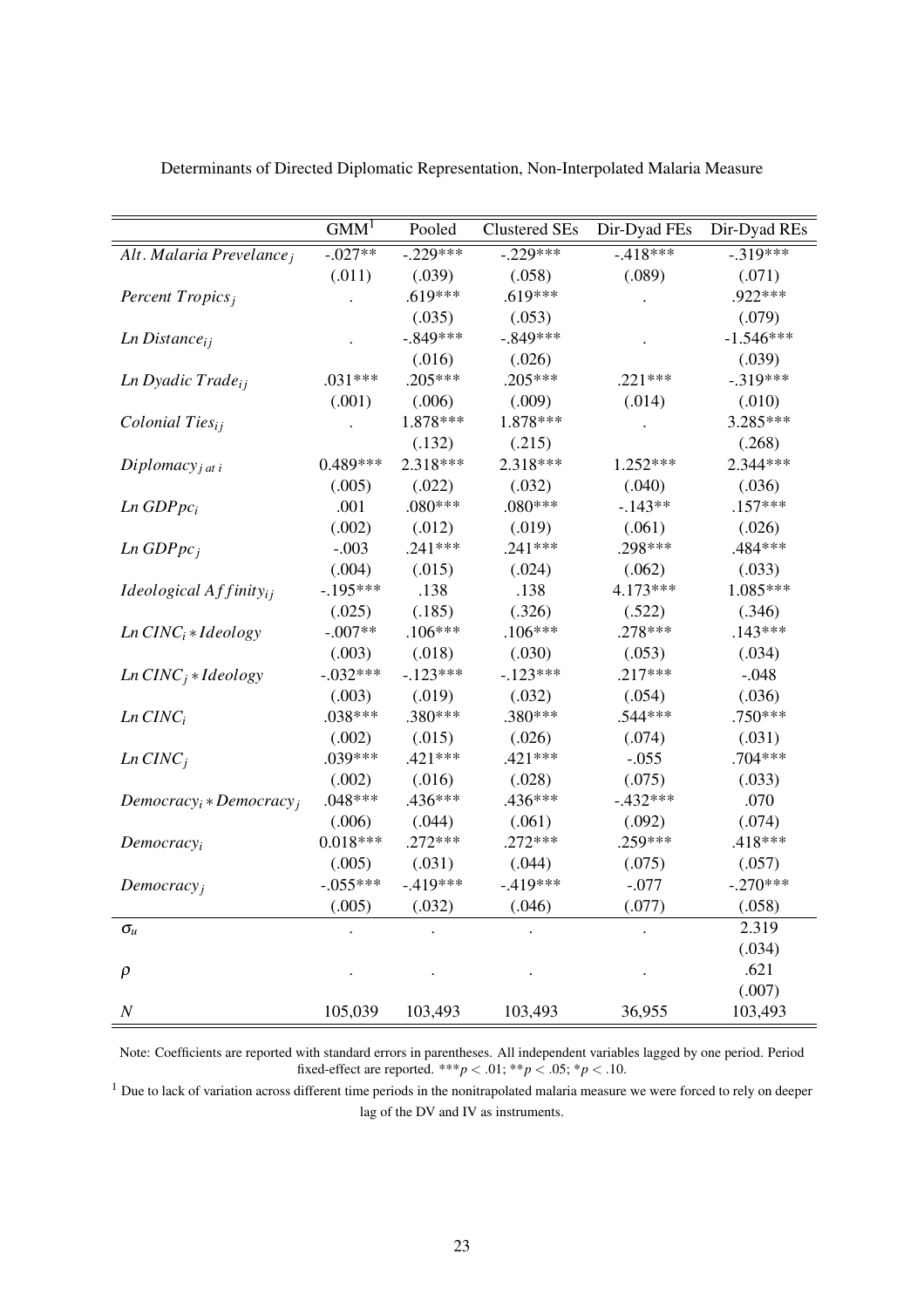|                              | <b>GMM</b>   | Pooled     | Clustered SEs | Receiver FEs | <b>Receiver REs</b> |
|------------------------------|--------------|------------|---------------|--------------|---------------------|
| Malaria Prevelance,          | $-19.358***$ | $-123***$  | $-.123*$      | $-.001$      | $-.025$             |
|                              | (6.168)      | (.038)     | (.066)        | (.044)       | (.040)              |
| Percent $Tropicsi$           |              | .198***    | .198***       |              | 204***              |
|                              |              | (.035)     | (.072)        |              | (.056)              |
| Ln Global Trade <sub>j</sub> | $.045***$    | $.001***$  | $.001***$     | $.001***$    | $.001***$           |
|                              | (.006)       | (.0001)    | (.0001)       | (.0001)      | (.0001)             |
| $Ln$ GDP $pc_i$              | $-4.977*$    | $.057***$  | $.057**$      | $-.031$      | .037                |
|                              | (2.569)      | (.017)     | (.028)        | (.036)       | (.024)              |
| $Ln$ $CINCi$                 | 4.418***     | $.146***$  | $.146***$     | $.076**$     | $.158***$           |
|                              | (1.132)      | (.010)     | (.018)        | (.031)       | (.014)              |
| Democracy <sub>i</sub>       | $-4.497*$    | $-.095***$ | $-.095***$    | $-.039$      | $-.048*$            |
|                              | (2.507)      | (.026)     | (.036)        | (.031)       | (.028)              |
| $Ln$ Remoteness <sub>i</sub> |              | $-.298***$ | $-.298***$    |              | $-.369***$          |
|                              |              | (.035)     | (.071)        |              | (.060)              |
| $\alpha$                     |              | 0.069      | 0.069         |              |                     |
|                              |              | (.004)     | (.011)        |              |                     |
| ln r                         |              |            |               |              | 3.692               |
|                              |              |            |               |              | (.160)              |
| ln s                         |              |            |               |              | 3.834               |
|                              |              |            |               |              | (.178)              |
| $\boldsymbol{N}$             | 1,085        | 1,072      | 1,072         | 1,066        | 1,072               |

Determinants of Monadic Diplomatic Representation, Non-Interpolated Malaria Measure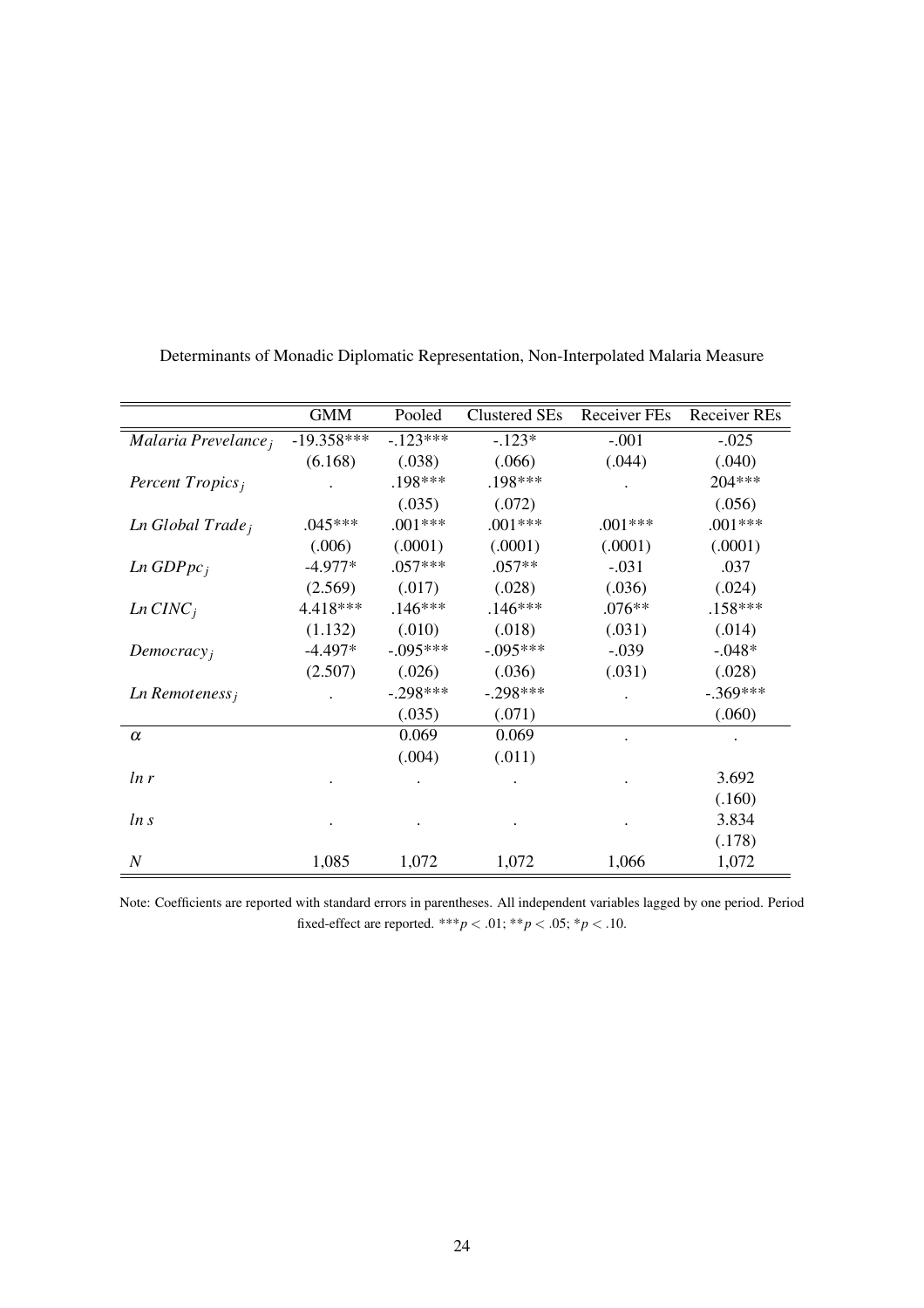|                                   | <b>GMM</b>  | Pooled     | <b>Clustered SEs</b>    | Dir-Dyad FEs | Dir-Dyad REs |
|-----------------------------------|-------------|------------|-------------------------|--------------|--------------|
| Pop. Malaria Prevelance;          | $-0.038***$ | $-.0758*$  | $-0.500***$<br>$-.0758$ |              | $-197***$    |
|                                   | (.010)      | (.039)     | (.054)                  | (.084)       | (.068)       |
| Percent Tropics;                  |             | .535***    | .545***                 |              | $.842***$    |
|                                   |             | (.033)     | (.050)                  |              | (.076)       |
| $Ln\ Distance_{ij}$               |             | $-.849***$ | $-.849***$              |              | $-1.550***$  |
|                                   |             | (.016)     | (.026)                  |              | (.039)       |
| Ln Dyadic Trade <sub>ij</sub>     | $0.031***$  | $.204***$  | $.204***$               | .219***      | $-.318***$   |
|                                   | (.0008)     | (.006)     | (.009)                  | (.014)       | (.010)       |
| Colonial Ties <sub>ij</sub>       |             | 1.877***   | 1.877***                |              | 3.287***     |
|                                   |             | (.132)     | (.215)                  |              | (.269)       |
| Diplomacy <sub>j at i</sub>       | .488***     | 2.320***   | 2.320***                | 1.250***     | 2.342***     |
|                                   | (.005)      | (.022)     | (.032)                  | (.040)       | (.036)       |
| $Ln$ GDP $pc_i$                   | .0008       | $.081***$  | $.081***$               | $-.141**$    | $.157***$    |
|                                   | (.002)      | (.012)     | (.019)                  | (.061)       | (.026)       |
| $Ln$ GDP $pc_i$                   | $-.006*$    | $.260***$  | $.260***$               | .295***      | .495***      |
|                                   | (.004)      | (.016)     | (.024)                  | (.062)       | (.033)       |
| Ideological $Affinity_{ii}$       | $-.197***$  | .137       | .137                    | 4.178***     | 1.094***     |
|                                   | (.025)      | (.184)     | (.326)                  | (.521)       | (.346)       |
| $Ln$ $CINCi * Ideology$           | $-.007**$   | $.106***$  | $.106***$               | $.276***$    | $.143***$    |
|                                   | (.026)      | (.018)     | (.030)                  | (.053)       | (.034)       |
| $Ln$ CINC <sub>i</sub> * Ideology | $-.033***$  | $-123***$  | $-123***$               | .219***      | $-.046$      |
|                                   | (.003)      | (.019)     | (.032)                  | (.054)       | (.036)       |
| $Ln$ $CINCi$                      | $.038***$   | .380***    | .380***                 | .544 ***     | $.751***$    |
|                                   | (.002)      | (.015)     | (.026)                  | (.074)       | (.030)       |
| $Ln$ $CINCj$                      | .039***     | .418***    | $.418***$               | $-.087$      | .699***      |
|                                   | (.002)      | (.016)     | (.027)                  | (.075)       | (.033)       |
| $Democracy_i * Democracy_i$       | $.048***$   | .436***    | .436***                 | $-.435***$   | .064         |
|                                   | (.006)      | (.044)     | (.061)                  | (.092)       | (.074)       |
| Democracy <sub>i</sub>            | $.018***$   | $.274***$  | $.274***$               | $.265***$    | $.421***$    |
|                                   | (.005)      | (.031)     | (.044)                  | (.075)       | (.057)       |
| Democracy <sub>j</sub>            | $-.057***$  | $-.403***$ | $-.403***$              | $-.071$      | $-.255***$   |
|                                   | (.005)      | (.032)     | (.046)                  | (.077)       | (.058)       |
| $\sigma_u$                        |             |            |                         |              | 2.323        |
|                                   |             |            |                         |              | (.034)       |
| $\rho$                            |             |            |                         |              | .621         |
|                                   |             |            |                         |              | (.007)       |
| $\boldsymbol{N}$                  | 105,039     | 103,493    | 103,493                 | 36,955       | 103,493      |

Determinants of Directed Diplomatic Representation, Population-based Malaria Measure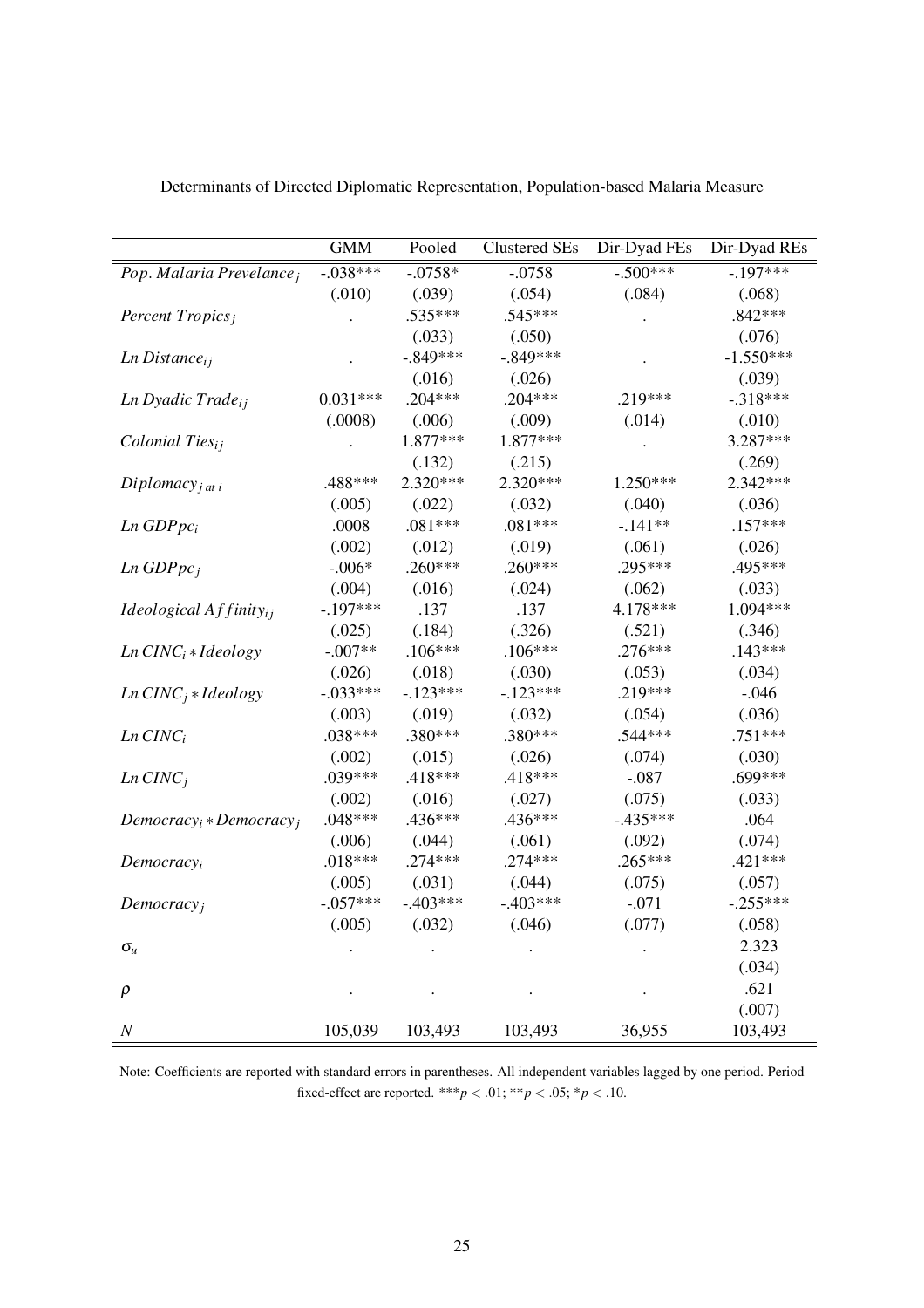|                              | <b>GMM</b> | Pooled     | <b>Clustered SEs</b> | <b>Receiver FEs</b> | <b>Receiver REs</b> |
|------------------------------|------------|------------|----------------------|---------------------|---------------------|
| Malaria Prevelance;          | $-9.399$   | $-.129***$ | $-129**$             | $-.093**$           | $-.104**$           |
|                              | (6.233)    | (.038)     | (.057)               | (.041)              | (.038)              |
| Percent Tropics;             |            | .188***    | $.188***$            |                     | 235***              |
|                              |            | (.032)     | (.069)               |                     | (.054)              |
| Ln Global Trade <sub>j</sub> | $.047***$  | $.001***$  | $.001***$            | $.001***$           | $.001***$           |
|                              | (.006)     | (.0001)    | (.0001)              | (.0001)             | (.0001)             |
| $Ln$ GDP $pc_i$              | $-1.269$   | $.051***$  | $.051*$              | $-.043$             | .023                |
|                              | (2.503)    | (.017)     | (.029)               | (.036)              | (.024)              |
| $Ln$ $CINCi$                 | 4.258***   | $.144***$  | $.144***$            | $.063**$            | $.155***$           |
|                              | (1.141)    | (.010)     | (.017)               | (.031)              | (.013)              |
| Democracy <sub>i</sub>       | $-4.739*$  | $-.099***$ | $-.099***$           | $-0.046$            | $-.054**$           |
|                              | (2.756)    | (.026)     | (.036)               | (.030)              | (.027)              |
| Ln Remoteness <sub>i</sub>   |            | $-.304***$ | $-.304***$           |                     | $-.379***$          |
|                              |            | (.036)     | (.071)               |                     | (.060)              |
| $\alpha$                     |            | 0.069      | 0.069                |                     |                     |
|                              |            | (.004)     | (.010)               |                     |                     |
| ln r                         |            |            |                      |                     | 3.706               |
|                              |            |            |                      |                     | (.160)              |
| ln s                         |            |            |                      |                     | 3.843               |
|                              |            |            |                      |                     | (.178)              |
| $\boldsymbol{N}$             | 1,085      | 1,072      | 1,072                | 1,066               | 1,072               |

Determinants of Monadic Diplomatic Representation, Population-Based Malaria Measure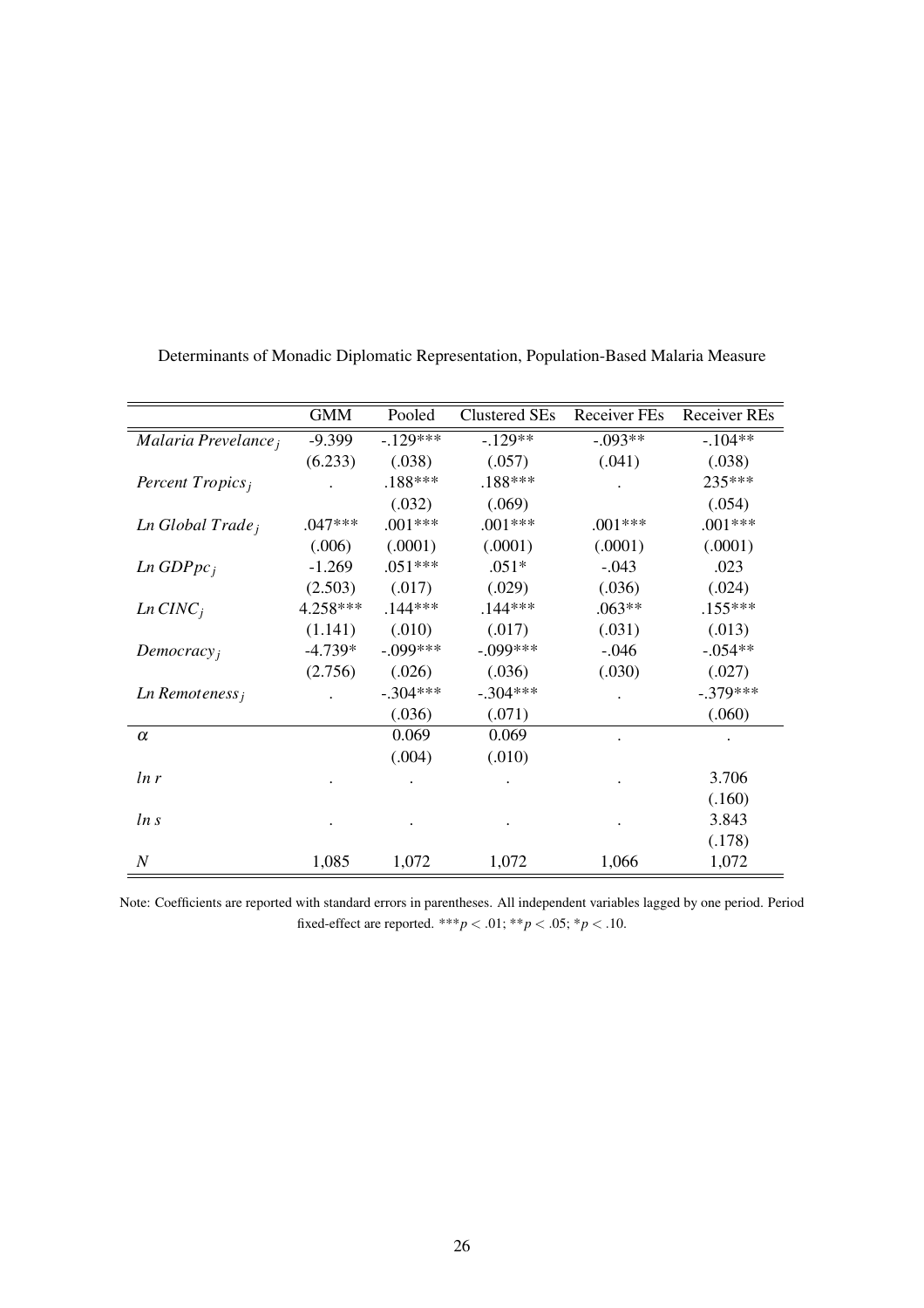|                                         | GMM <sup>T</sup>     | Pooled            | <b>Clustered SEs</b> | Dir-Dyad FEs         | Dir-Dyad REs         |
|-----------------------------------------|----------------------|-------------------|----------------------|----------------------|----------------------|
| Malaria Prevelance;                     | $-0.055***$          | $-148***$         | $-148**$             | $-0.278***$          | $-127*$              |
|                                         | (.012)               | (.042)            | (.060)               | (.094)               | (.075)               |
| Percent Tropics <sub>j</sub>            |                      | .488***           | .488***              |                      | .791 ***             |
|                                         |                      | (.039)            | (.058)               |                      | (.086)               |
| $Ln\ Distance_{ij}$                     |                      | $-.859***$        | $-.859***$           |                      | $-1.612***$          |
|                                         |                      | (.016)            | (.026)               |                      | (.040)               |
| Ln Dyadic Trade <sub>ij</sub>           | .031***              | .202***           | $.202***$            | $.210***$            | $-.313***$           |
|                                         | (.001)               | (.006)            | (.009)               | (.014)               | (.010)               |
| Colonial Ties <sub>ij</sub>             | $\blacksquare$       | 1.893***          | 1.893***             |                      | 3.231***             |
|                                         |                      | (.133)            | (.214)               |                      | (.272)               |
| Diplomacy $_{i}$ at i                   | .489***              | 2.313***          | 2.313***             | $1.251***$           | 2.322***             |
|                                         | (.005)               | (.022)            | (.032)               | (.040)               | (.037)               |
| Ln GDPpc <sub>j</sub>                   | .0006                | $.082***$         | $.082***$            | $-.158**$            | .178***              |
|                                         | (.002)               | (.012)            | (.019)               | (.062)               | (.027)               |
| $Ln$ GDP $pci$                          | $-.003$              | $.256***$         | .256***              | $.254***$            | $.396***$            |
|                                         | (.004)               | (.020)            | (.029)               | (.066)               | (.039)               |
| <i>Ideological</i> $Affinity_{ij}$      | $-.193***$           | .114              | .144                 | 3.584***             | .926***              |
|                                         | (.025)               | (.186)            | (.329)               | (.522)               | (.352)               |
| Ln CINC <sub>i</sub> * Ideology         | $-.006**$            | $.106***$         | $.106***$            | .259***              | .139***              |
|                                         | (.003)               | (.018)            | (.030)               | (.053)               | (.034)               |
| $Ln$ CINC <sub>i</sub> * Ideology       | $-.032***$           | $-125***$         | $-.125***$           | $.145***$            | $-.074**$            |
|                                         | (.003)               | (.019)            | (.032)               | (.054)               | (.037)               |
| $Ln$ $CINCi$                            | .038***              | .387***           | .387***              | .564***              | .783***              |
|                                         | (.002)               | (.015)            | (.026)               | (.075)               | (.031)               |
| $Ln$ $CINCj$                            | $.065***$            | .528***           | .528***              | $-.046$              | .766***              |
|                                         | (.005)               | (.033)            | (.048)               | (.115)               | (.063)               |
| $Democracyi * Democracyj$               | $.047***$            | .434***           | .434***              | $-.494***$           | .040                 |
|                                         | (.006)<br>.019***    | (.044)<br>.279*** | (.061)<br>.279***    | (.093)<br>.283***    | (.075)<br>.436***    |
| Democracyi                              | (.005)               | (.031)            | (.044)               | (.076)               |                      |
|                                         | $-0.056***$          | $-.417***$        | $-.417***$           | $-.023$              | (.057)<br>$-.331***$ |
| Democracy <sub>i</sub>                  | (.005)               | (.033)            | (.047)               | (.078)               | (.060)               |
| Internal Conflict <sub>i</sub>          | $-.002$              | $-.187***$        | $-.187***$           | $-.579***$           | $-.409***$           |
|                                         | (.005)               | (.033)            | (.046)               | (.071)               | (.058)               |
| External Conflict <sub>i</sub>          | $-.035***$           | $-.151**$         | $-.151**$            | $-.170*$             | $-.156**$            |
|                                         | (.008)               | (.046)            | (.074)               | (.099)               | (.092)               |
| Ln Iron & Steel Production <sub>i</sub> | $-.006***$           | $-.022***$        | $-.022**$            | $.141***$            | .068***              |
|                                         | (.001)               | (.006)            | (.009)               | (.015)               | (.011)               |
| $Ln$ Military Expenditure <sub>j</sub>  | .0004                | $.022**$          | .022                 | $-.036$              | $-.002$              |
|                                         | (.001)               | (.011)            | (.015)               | (.024)               | (.018)               |
| Ln Military Personnel <sub>i</sub>      | $-.016***$           | $-104***$         | $-104***$            | $-.206***$           | $-.031$              |
|                                         | (.003)               | (.018)            | (.027)               | (.047)               | (.034)               |
| Ln Primary Energy Consumption $_i$      | $-.007***$           | $-.068***$        | $-.406***$           | $-.111***$           | $-.129***$           |
|                                         | (.002)               | (.012)            | (.015)               | (.023)               | (.019)               |
| $Ln U$ rban Population <sub>i</sub>     | $.003**$             | .066***           | .066***              | $-.032$              | .027                 |
|                                         | (.001)               | (.009)            | (.013)               | (.027)               | (.018)               |
| Year of Independence;                   | .007**               | $.081***$         | $.081***$            | .220                 | .386***              |
|                                         | (.003)               | (.021)            | (.031)               | (.157)               | (.045)               |
| $\sigma_u$                              | $\ddot{\phantom{a}}$ |                   | $\ddot{\phantom{0}}$ | $\ddot{\phantom{0}}$ | 2.231                |
|                                         |                      |                   |                      |                      | (.029)               |
| $\rho$                                  |                      |                   |                      |                      | .621                 |
|                                         |                      |                   |                      |                      | (.007)               |
| N                                       | 104,527              | 102,981           | 102,981              | 36,726               | 102,981              |

Determinants of Directed Diplomatic Representation, Expanded Control Models

 $1$  Due to convergence issues we were forced to rely on deeper lag of the DV and IV as instruments.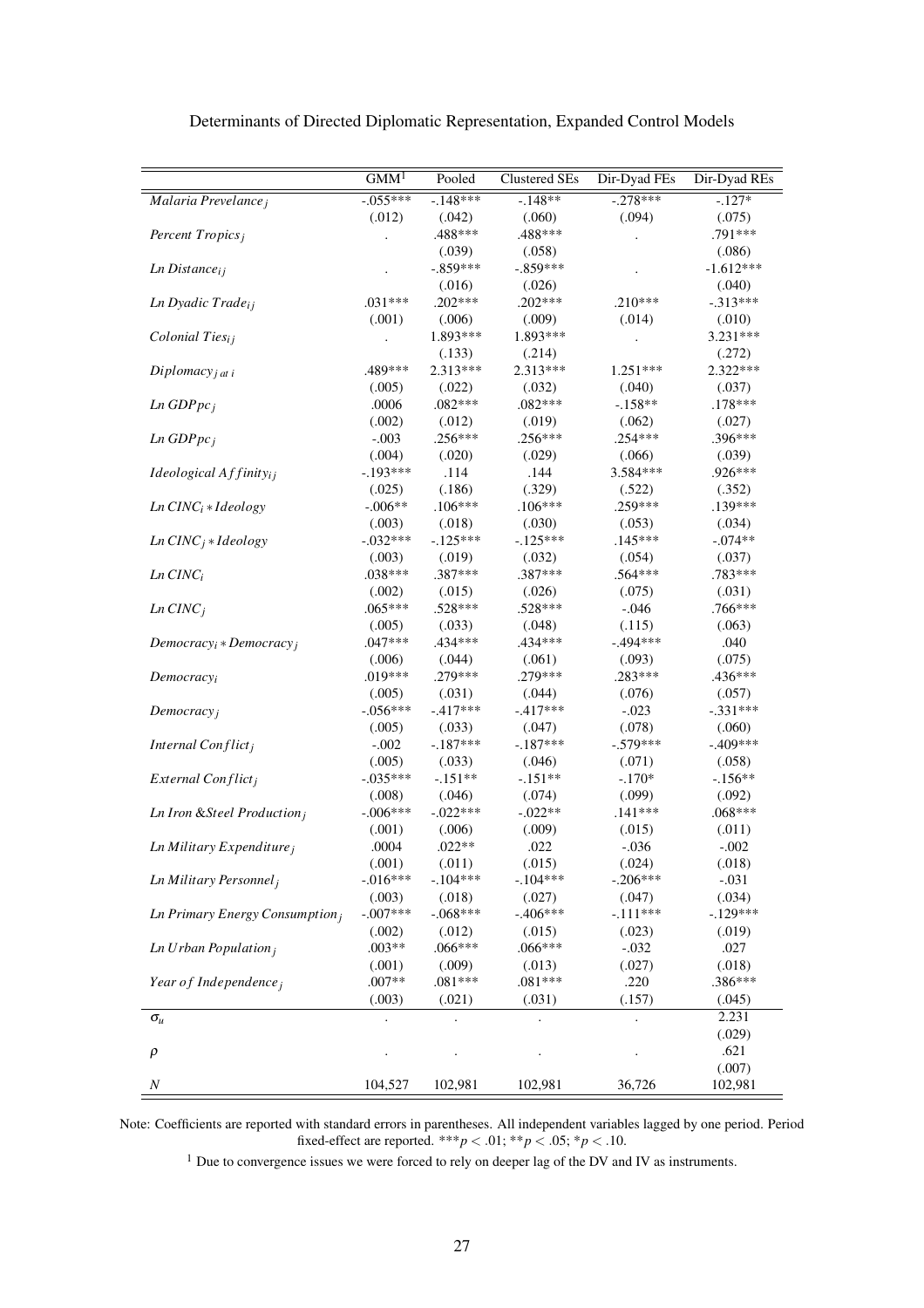|                                            | GMM <sup>1</sup> | Pooled     | <b>Clustered SEs</b> | <b>Receiver FEs</b> | Receiver REs |
|--------------------------------------------|------------------|------------|----------------------|---------------------|--------------|
| Malaria Prevelance;                        | $-17.914**$      | $-155***$  | $-155***$            | $-.076$             | $-0.097**$   |
|                                            | (8.265)          | (.039)     | (.064)               | (.047)              | (.042)       |
| Percent Tropics <sub>i</sub>               |                  | $.196***$  | $.196***$            |                     | 245***       |
|                                            |                  | (.036)     | (.065)               |                     | (.055)       |
| Ln Global Trade <sub>j</sub>               | $.047***$        | $.001***$  | $.001***$            | $.001***$           | $.001***$    |
|                                            | (.006)           | (.0001)    | (.0001)              | (.0001)             | (.0001)      |
| $Ln$ GDP $pc_i$                            | $-2.590$         | $.063***$  | $.063*$              | $-.032$             | .030         |
|                                            | (2.620)          | (.020)     | (.034)               | (.036)              | (.026)       |
| $Ln$ $CINCi$                               | 14.675***        | .043       | .043                 | $-0.019$            | .018         |
|                                            | (2.986)          | (.028)     | (.049)               | (.052)              | (.035)       |
| Democracy <sub>i</sub>                     | $-3.962$         | $-.094***$ | $-.094***$           | $-.048$             | $-.065**$    |
|                                            | (2.473)          | (.026)     | (.036)               | (.030)              | (.027)       |
| $Ln$ Remoteness <sub>i</sub>               |                  | $-.311***$ | $-.311***$           |                     | $-.397***$   |
|                                            |                  | (.036)     | (.064)               |                     | (.059)       |
| Internal Conflict <sub>i</sub>             | $-2.857$         | $-.027$    | $-.027$              | $-118***$           | $-.096***$   |
|                                            | (2.772)          | (.032)     | (.056)               | (.034)              | (.031)       |
| External Conflict <sub>i</sub>             | $-2.348$         | $-.115**$  | $-.115*$             | .001                | $-.021$      |
|                                            | (1.732)          | (.057)     | (.059)               | (.045)              | (.044)       |
| Ln Iron & Steel Production <sub>i</sub>    | $-.483$          | $-.019***$ | $-.019**$            | $.016**$            | .004         |
|                                            | (.572)           | (.005)     | (.008)               | (.007)              | (.006)       |
| $Ln$ Military Expenditure;                 | $-1.248**$       | $-.005$    | $-.005$              | $-.011$             | .004         |
|                                            | (.485)           | (.009)     | (.013)               | (.013)              | (.012)       |
| Ln Military Personnel <sub>i</sub>         | $-2.216$         | $.065***$  | $.065**$             | $0.044*$            | $.058***$    |
|                                            | (1.489)          | (.016)     | (.031)               | (.023)              | (.019)       |
| Ln Primary Energy Consumption <sub>i</sub> | $-3.391***$      | .011       | $.011*$              | .017                | 0.013        |
|                                            | (.788)           | (.010)     | (.013)               | (.011)              | (.010)       |
| Ln Urban Population $_i$                   | $-1.575$         | $.051***$  | $.051***$            | 0.012               | $.046***$    |
|                                            | (1.000)          | (.009)     | (.016)               | (.016)              | (.011)       |
| Year of Independence;                      | 1.341            | $.064***$  | $.064**$             | .046                | $.092***$    |
|                                            | (1.589)          | (.019)     | (.028)               | (.078)              | (.030)       |
| $\alpha$                                   |                  | 0.061      | 0.061                |                     |              |
|                                            |                  | (.004)     | (.009)               |                     |              |
| ln r                                       |                  |            |                      |                     | 3.900        |
|                                            |                  |            |                      |                     | (.165)       |
| ln s                                       |                  |            |                      |                     | 4.030        |
|                                            |                  |            |                      |                     | (.183)       |
| $\cal N$                                   | 1,073            | 1,060      | 1,060                | 1,054               | 1,060        |

Determinants of Monadic Diplomatic Representation, Expanded Control Models

<sup>1</sup> Due to convergence issues we were forced to rely on deeper lag of the DV and IV as instruments.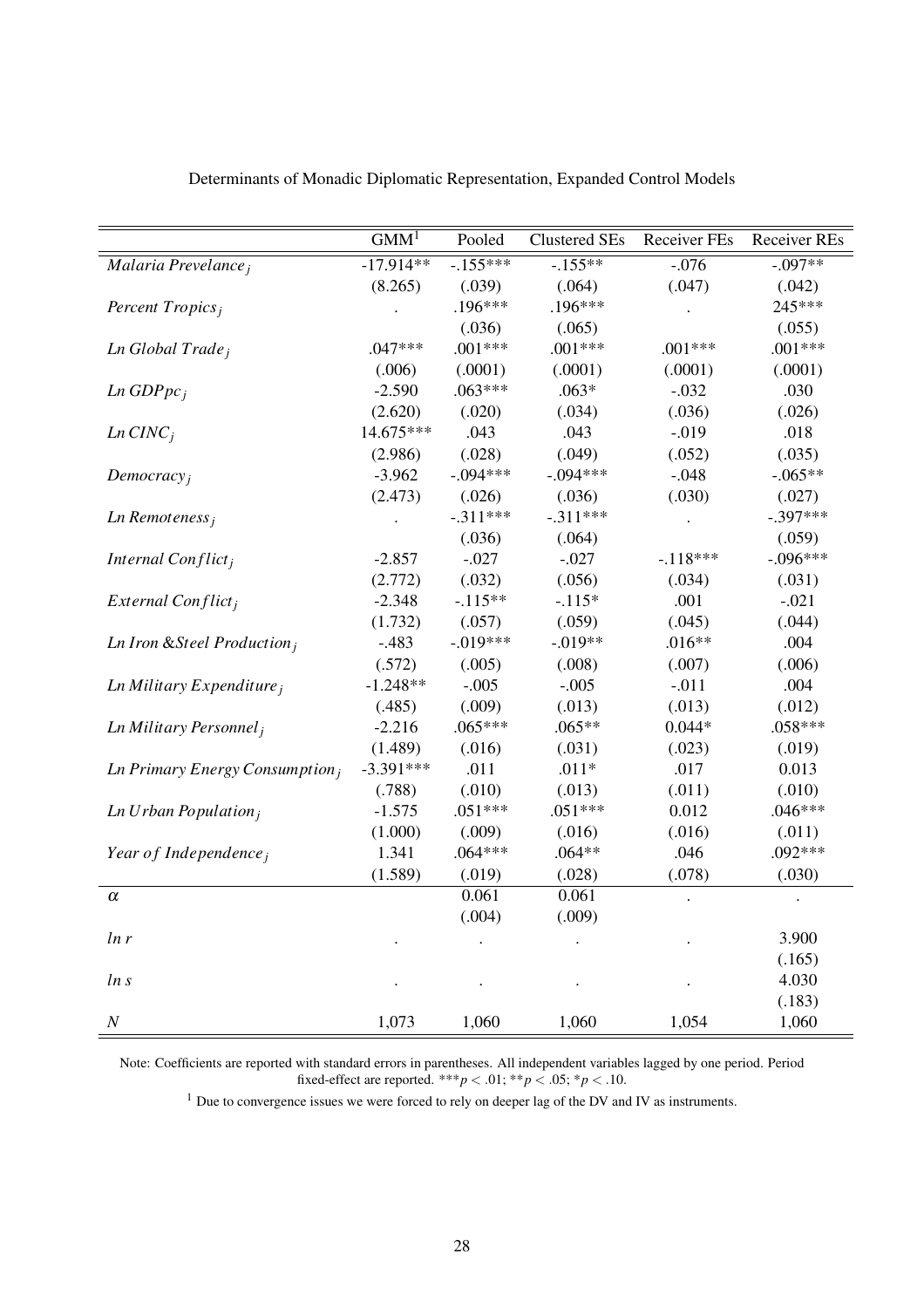|                                  |       | Median Mean Std. Dev. Variance Min Max |        |  |
|----------------------------------|-------|----------------------------------------|--------|--|
| Sum Diplomacy <sub>at i</sub> 32 | 37.57 | 30.01                                  | 900.47 |  |

Summary Statistics for *Sum Diplomacyat j*, Monadic Sample



Density Histogram of Hosted Diplomatic Missions, Monadic Sample

#### *Evidence for Overdispersion*

Tables 15-16 and Figure 2 each provide evidence to suggest that our *Sum Diplomacyat j* dependent count variable—which was used in the monadic section of the main analysis—exhibits (conditional) overdispersion. The histogram presented in Figure 15, for instance, indicates that the *Sum Diplomacyat j* count distribution contains both an excess number of low counts (i.e., countries that receive relatively few total diplomatic missions) and a right-skewed series of relatively high count values (i.e., countries that host a great many diplomatic missions). Together these traits suggest that our dependent count variable exhibits high degrees of overdispersion and positive contagion. This is confirmed by examining the variance, mean, and standard deviation of *Sum Diplomacyat j* in Table 15. Here we note, for instance, that the variance of *Sum Diplomacyat j* is significantly larger than this variables' mean of 37.57.

Taken together, the above evidence accordingly suggests that *Sum Diplomacyat j* is overdispersed, and as alluded to in the main paper. Conditional overdispersion, if present, would violate a Poisson model's mean-variance equality assumption, which would thereby undermine the Poisson model's applicability in estimating my primary models of interest. For these reasons, the negative binomial (NB) model was favored over the Poisson model in the monadic section of the main paper. Furthermore, in comparing each of the five negative binomial models presented in the main paper to equivalent Poisson models via likelihood ratio tests, we find a statistically significant test statistic for each model comparison (see Table 16), leading us to reject the null hypothesis (of no conditional overdispersion) in each and every case.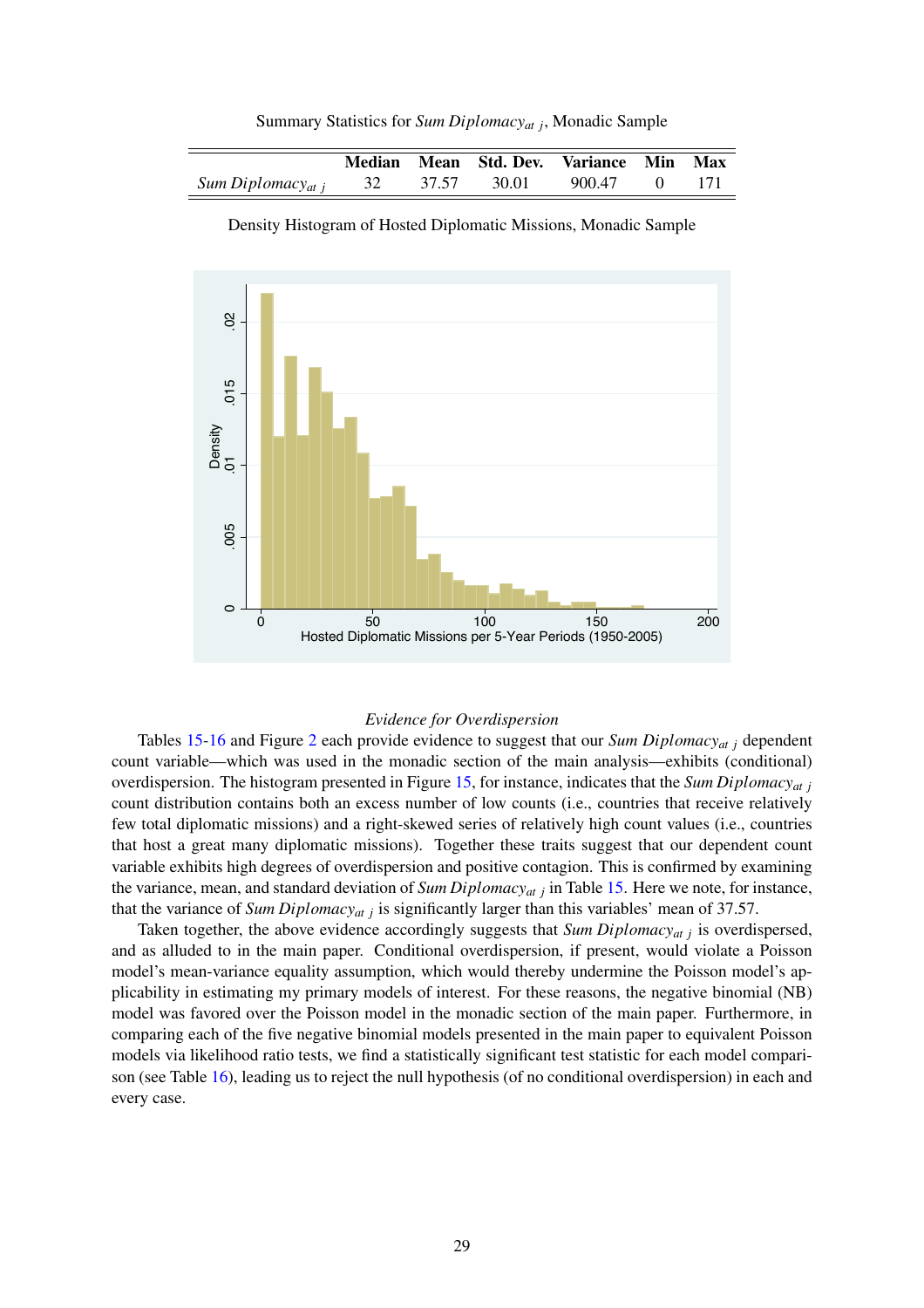|                    | Malaria-Only |         | • Pooled Clustered SEs Receiver FEs Receiver REs |        |        |
|--------------------|--------------|---------|--------------------------------------------------|--------|--------|
| LR Test Statistic  | 17787.89     | 1282.29 | 1282.29                                          | 262.24 | 297.81 |
| $Prob \geq \chi^2$ | 0.001        | 0.001   | 0.001                                            | 0.001  | 0.001  |

LR Test Statistics for NB and Poisson Count Models of *Sum Diplomacyat j*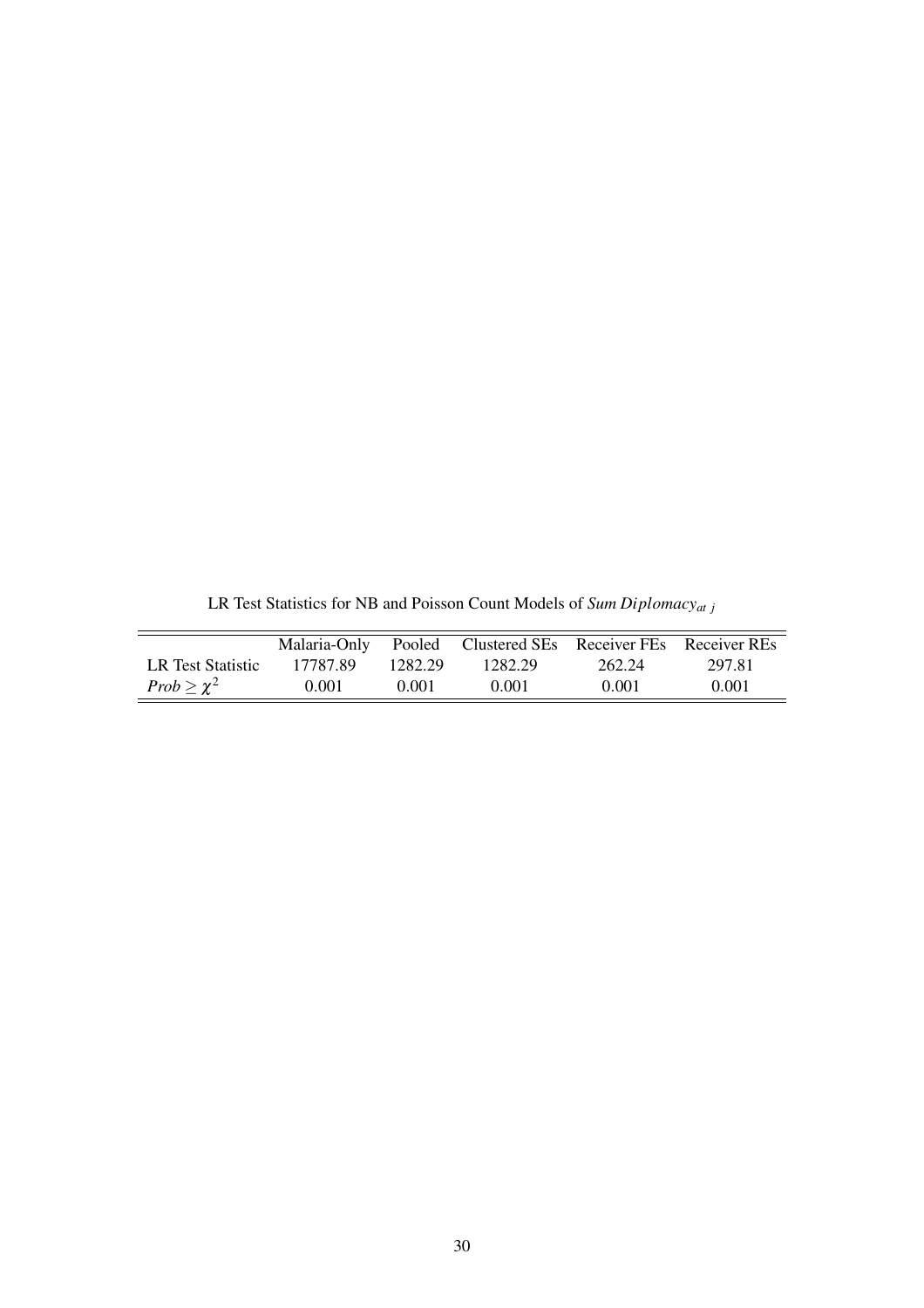#### **References**

- Acemoglu, Daron, Simon Johnson and James A. Robinson. 2001. "The Colonial Origins of Comparative Development: An Empirical Investigation." American Economic Review 91(5):1369–1401.
- Addleton, Johnathan S. 2013. Mongolia and the United States: A Diplomatic History. Hong Kong: Hong Kong University Press.
- Bagozzi, Benjamin E. 2016. "On Malaria and the Duration of Civil War." Journal of Conflict Resolution 60:813–839.
- Bagozzi, Benjamin E. and Steven T. Landis. 2015. "The Stabilizing Effects of International Politics on Bilateral Trade Flows." Foreign Policy Analysis 11:151–171.
- Bayer, Resat. 2006. "Diplomatic Exchange Data set, v2006.1." http://correlatesofwar.org.
- Beilenson, Laurence W. 1980. Survival and Peace in the Nuclear Age. Washington, D.C.: Regnery/Gateway.
- Bennett, William J. 2006. America: the Last Best Hope (Volume I). Nashville: Thomas Nelson.
- Blundell, Richard and Stephen Bond. 1998. "Initial conditions and moment restrictions in dynamic panel data models." Journal of econometrics 87(1):115–143.
- Burton, David H. 1990. Cecil Spring Rice: A Diplomat's Life. Cranbury, NJ: Associated University Presses, Inc.
- Cheibub, Jose Antonio, Jennifer Gandhi and James Raymond Vreeland. 2010. "Democracy and Dictatorship Revisited." Public Choice 143(1-2):67–101.
- Congressional Record—House. 2005. "March 11 to April 6, 2005." 151:4704.
- Dorman, Andrew M. and Greg Kennedy. 2008. War & Diplomacy: From World War I to the War on Terrorism. Dulles: Potomac Books.
- Gallup, John L., Andrew D. Mellinger and Jeffrey D. Sachs. 2001. "Harvard Center for International Development: Malaria Datasets." Harvard Center for International Development (CID) http://www. cid.harvard.edu/ciddata/geographydata.htm.
- Gallup, John Luke and Jeffrey D. Sachs. 2001. "The Economic Burdon of Malaria." The American Journal of Tropical Medicine Hygiene 64(1):85–96.
- Gartzke, Erik. 2006. "The Affinity of Nations: Similarity of State Voting Positions in the UNGA." http://dss.ucsd.edu/~egartzke/data/affinity\_codebook\_03102006.pdf.
- Gendron, Robin S. 2006. Towards a Francophone Community: Canada's Relations with France and French Africa, 1945-1968. Canada: McGill-Queen's Press.
- Gleditsch, Nils Petter, Peter Wallensteen, Mikael Eriksson, Margareta Sollenberg and Havard Strand. 2002. "Armed Conflict 1946-2001: A New Dataset." Journal of Peace Research 39(5):615–637.
- Global Preparedness Monitoring Board (GPMB). 2019. A WORLD AT RISK: Annual report on global preparedness for health emergencies. World Health Organization.
- Hatchett, Richard J, Carter E Mecher and Marc Lipsitch. 2007. "Public health interventions and epidemic intensity during the 1918 influenza pandemic." Proceedings of the National Academy of Sciences 104(18):7582–7587.